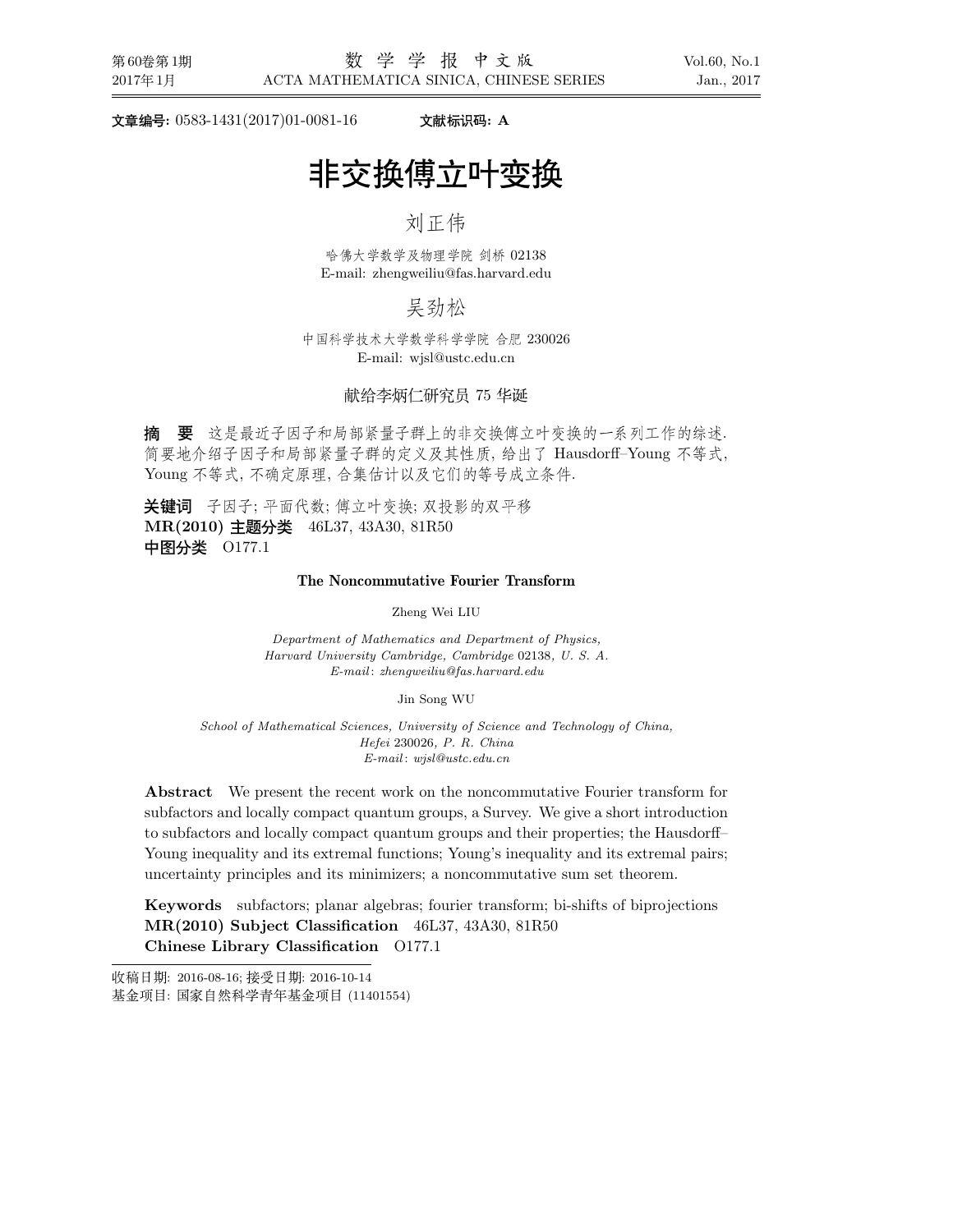# 1 引言

傅立叶在研究热力学方程时首先发现了群 R/Z 和 Z的对偶关系, 由此引进傅立叶级数 [23]. 后人推广了他的方法来研究交换群及其对偶群的关系. 群到其对偶群的变换被称为傅立叶变换.

1927年, 海森堡在量子力学研究中发现不确定原理

$$
\Delta x \Delta p \ge \frac{\hbar}{2},
$$

这里  $\hbar$  是约化普朗克常数, x, p 是粒子的位置和动量, 在傅立叶变换下它们互为对偶. 海森堡不 确定原理有相应的严格数学形式 [31], 并且高斯函数满足等号成立条件.

源于数学中的分析理论, 在 1933 年, Hardy 证明了基于 R 上高斯函数的不确定原理, 称为 Hardy 不确定原理<sup>[26]</sup>.

1957年, Hirschman<sup>[28]</sup> 证明了一个基于 Shannon 熵 H<sub>s</sub> 不确定原理, 并且猜想

$$
H_s(|f|^2) + H_s(|\hat{f}|^2) \ge \log \frac{e}{2}, \quad \|f\|_2 = 1,\tag{1.1}
$$

这里 f 是 R 的可测函数, e 是自然对数底. 这个猜想可以直接导出海森堡不确定原理. 1975 年, Beckner 解决了这个猜想 [3], 同时刻画了 R<sup>n</sup> 上 Hausdorff-Young 不等式和 Young 不等式的 等号成立条件. 我们称不等式 (1.1) 为 Hirschman-Beckner 不确定原理. 它的等号成立条件由  $O$ zaydm 和 Przebinda 于 2004 年刻画, 等号成立当且仅当 f 是高斯函数 [50].

在信息论方面, 1989 年, Donoho 和 Stark 考虑有限循环群上的不确定原理, 并应用到信息 论的信号重构. Candes, Romberg 和 Tao 结合这个想法和随机矩阵的方法, 极大程度推动了压缩 感知理论,并成功应用到信号重构中 [11].

对于局部紧交换群, 傅立叶变换有具体的积分表达式. 在局部紧非交换群上, 群的对偶由其 表示论给出,它们之间的傅立叶变换不再有简单的积分显式表达. 人们可以通过考虑群函数的卷 积来研究傅立叶变换部分性质, 然而这时对偶空间上算子的卷积将变得极其复杂.

20 世纪 70 年代, Vainerman, Kac<sup>[64-66]</sup> 和 Enock, Nest<sup>[16-18]</sup> 独立地发现了 Kac 代数. Kac 代数推广了局部紧群及其对偶. 进一步, Kustermans 和 Vaes 介绍了局部紧量子群 [41,42]. 而这 一概念推广了 Kac 代数. 局部紧量子群上的傅立叶变换由可乘酉元给出代数表达式.

在 20世纪 80年代, Jones 通过研究子因子, 并由此得到扭结不变量, 即为大家熟知的 Jones 多项式. 这个结果极大的推动了数学和物理在量子对称性方面的研究, 也被应用于生物领域的 DNA 识别技术. 在此期间产生了许多数学和物理的新领域. 1988 年, Atiyah 介绍了拓扑量子场 论<sup>[2]</sup>. 同年, Witten 通过陈 -Simons 作用给出 Jones 多项式的拓扑阐释, 并构造了 3 维拓扑量 子场论 <sup>[67]</sup>. Turaev, Reshetikhin 和 Viro 给出了相应的严格化的数学理论 <sup>[54, 56]</sup>.

子因子理论被广泛的应用于量子对称性的研究中<sup>[22]</sup>, Jones 通过 Jones 指标刻画量子尺寸, 并给出完整分类 [34]. 需要指出的是, 量子尺寸可以是非整数.

1988 年, Ocneanu 定义了子因子上傅立叶变换 [49]. Jones 结合了扭结理论以及拓扑量子场 论的思想, 介绍了平面代数. 在平面代数中傅立叶变换的拓扑意义被解释为平面上的旋转. 局部 紧量子群和平面代数上的傅立叶变换都没有分析表达式,但是平面代数上的傅立叶变换有简单的 拓扑表达式. 由于这个原因, 经典的分析方法并不能直接应用到子因子和局部紧量子群上傅立叶 分析中. 我们需要新的方法来研究这些傅立叶变换. 平面代数上傅立叶变换的拓扑性质被用于证 明数学物理的反射正定性 <sup>[29]</sup> 以及刻画量子信息理中的极大纠缠态 <sup>[30]</sup>, 通常称为弦傅立叶变换.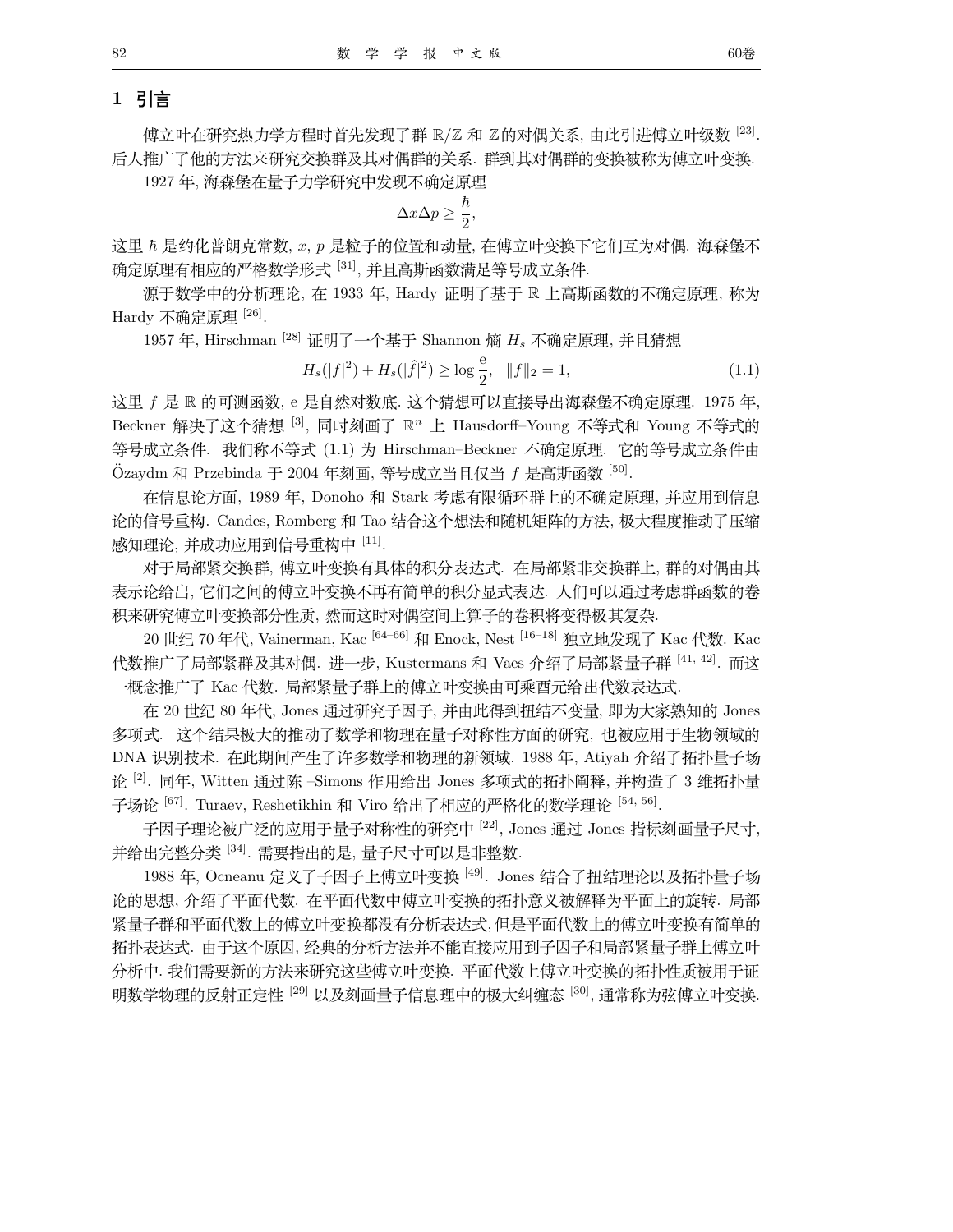在最近的工作中, 我们针对非交换情况给出了一套不同于经典方法的工具, 并用于研究子因 子和局部紧量子群上的傅立叶变换, 得到了一系列对应于经典情形的结果.

在文 [31] 中, 蒋春澜和刘正伟给出有限指标子因子上 Hirschman-Beckner 不确定原理, 并刻 画其极小值. 基于极小值的刻画, 给出一般形式的 Hardy 不确定原理. 另外, 还给出 Donoho-Stark 不确定原理及其极小值的刻画和非交换的 Hausdorff–Young 不等式, Young 不等式等.

在文 [32] 中, 蒋春澜和刘正伟将可加组合理论<sup>[61]</sup> 中的合集估计的想法应用于有限指标子 因子, 证明了子因子上的合集估计和合集定理. 结合不确定原理及其等号成立条件, 刻画有限指 标子因子上 Young 不等式的等号成立条件, 由此刻画 Hausdorff–Young 不等式等号成立条件.

在文 [44] 中, 王斯萌和本文作者给出了局部紧量子群上的 Young 不等式. 进一步地, 本文 作者在文 [45] 刻画了 Kac 代数上的不确定原理的等号成立条件, 并给出一类 Kac 代数的 Hardy 不确定原理. 另外, 我们还将给出这类 Kac 代数上的合集估计和合集定理, 并利用这些结果刻画 Young 不等式等号成立条件, 从而得到 Hausdorff-Young 不等式的等号成立条件.

### 2 子因子

这一节简要回顾 von Neumann 代数、子因子、平面代数等理论. 更多关于 von Neumann 代 数见文 [38, 59], 子因子理论请见文 [37], 关于平面代数请见文 [33]. 最后我们给出子因子上傅立 叶变换的拓扑形式.

设 *∦* 是一个复数域 C 上的 Hilbert 空间,  $\mathcal{B}(\mathcal{H})$  是 *∦* 上全体有界线性算子组成的代数. 给定网  $a_i \in \mathcal{B}(\mathcal{H})$ , 如果存在  $a \in \mathcal{B}(\mathcal{H})$ , 使得对于任意  $\xi \in \mathcal{H}$ ,  $a_i \xi \to a\xi$  收敛, 那么称  $a_i \to a$ 依强算子拓扑收敛. 如果 *M* 是 *B*(*H*) 的一个有单位的 \*- 子代数且在强算子拓扑下封闭, 那么 *称 M* 是 von Neumann 代数. 进一步如果 M 的中心平凡, 那么称 M 是因子. 如果因子 M 是 无限维的且有迹, 那么称其为 II 型因子. 我们知道 II 型因子 (在相差一个常数意义下) 有唯一的 迹, 记作 tr. 如果 tr 是迹态, 称 *M* 为 II<sub>1</sub> 型因子. 否则 tr 为迹权, 称 *M* 为 II<sub>∞</sub> 型因子.

设 *M* 是一个作用在 Hilbert 空间 H 上的 von Neumann 代数, 则其有如下双换位定理:

$$
\mathscr{M} = (\mathscr{M}')' (= \mathscr{M}''),
$$

 $\mathcal{R} \boxtimes \mathcal{L} = \{x \in \mathcal{B}(\mathcal{H}) \mid xa = ax, \forall x \in \mathcal{M}\}.$   $\bot$ 述定理也可作为 von Neumann 代数的代数定义. 下面给出一个 II<sub>1</sub> 型因子的例子. 设 tr 是 2 维复矩阵  $M_2(\mathbb{C})$  上的迹态, 那么 tr<sup>⊗n</sup> := tr ⊗

···⊗tr 是  $M_2(\mathbb{C})^{\otimes n} := M_2(\mathbb{C}) \otimes \cdots \otimes M_2(\mathbb{C})$  上的迹态. 设 I 是单位矩阵, 那么从  $M_2(\mathbb{C})^{\otimes n}$  到  $M_2(\mathbb{C})^{\otimes n+1}$  的嵌入映射  $x \to x \otimes 1$  保迹不变. 通过取诱导极限, 得到有单位的 ∗ - 代数

$$
\bigotimes_{n=1}^{\infty} M_2(\mathbb{C}) := \bigcup_{n=1}^{\infty} M_2(\mathbb{C})^{\otimes n} \quad \text{U} \times \text{E} \text{ in } \mathbb{Z}^{\infty} \quad \tau = \lim_{n \to \infty} \text{tr}^{\otimes n}.
$$

通过 Gelfand–Naimark–Segal (GNS) 构造, 得到 Hilbert 空间  $\mathscr{H} = L^2(\bigotimes_{n=1}^{\infty} M_2(\mathbb{C}), \tau)$  以及 ⊗≈\_1 M2(C) 在 *H* 上的左作用. 记 ℛ 为代数 ⊗≈\_1 M2(C) 在 *H* 上的强算子闭包, 那么 *⊗* 是一<br>△ H =™EN X . A & & Z # fo \+# 右程 H = ™EN X 个 II1 型因子. 这个例子被称为超有限 II1 型因子.

*设 ∦* 和 *M* 是因子. 如果 *N* ⊂ *M*, 称 *N* 为 *M* 的子因子, 简称 *N* ⊂ *M* 是子因子. 如果 *N'* ∩ *M* = C, 那么称 *N* ⊂ *M* 为不可约子因子. 本文只考虑 N 和 *M* 都是 II<sub>1</sub> 型因子的情况.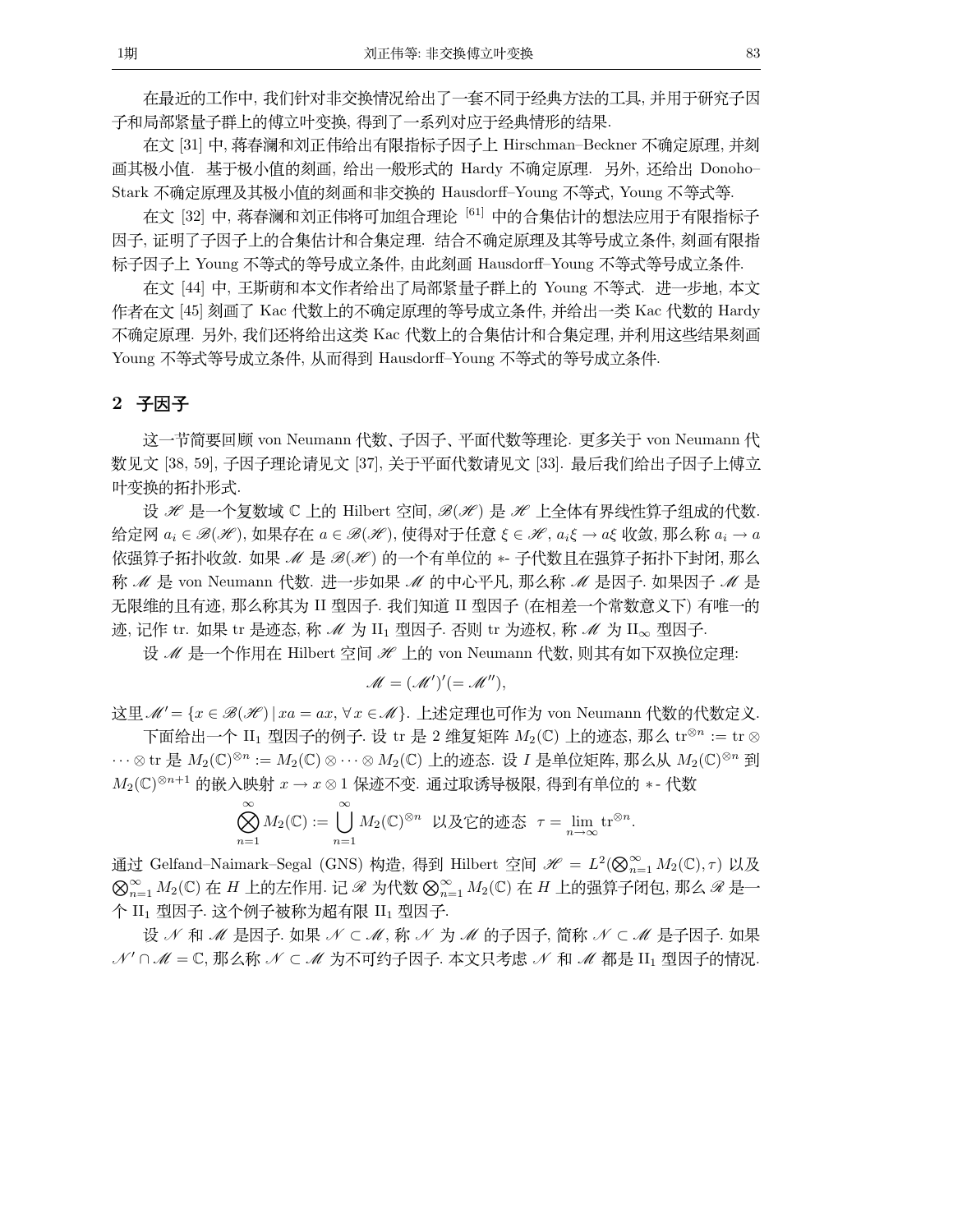#### 2.1 Jones 指标

设 N C M 是子因子, tr 是它们的迹态. 通过 GNS 构造, 得到一个 Hilbert 空间 H =  $L^2(\mathcal{M})$  以及  $\mathcal{M}$  在  $H$  上的左作用. 同时得到  $\mathcal{H}$  的 Hilbert 子空间  $L^2(\mathcal{N})$ . 记这个子空间上 的投影为  $e_{\mathcal{N}}$ , 称为 Jones 投影. 设  $\mathcal{M}_1$  为  $\mathcal{M}$  和  $e_{\mathcal{N}}$  在  $\mathcal{H}$  上生成的 von Neumann 代数, 即  $\mathcal{M}_1 = \{ \mathcal{M}, e_N \}''$ . 我们知道 $\mathcal{M}_1$ 是 II 型因子, 并且  $e_N$ 是  $\mathcal{M}$  中的有限投影. 如果  $\mathcal{M}$  是 II<sub>∞</sub> 型 因子, 那么 N C M 的 Jones 指标定义为 ∞. 如果 M 是 II1 型因子, 那么 M 上的迹态 tr 可以 延拓到  $\mathcal{M}_1$  上. 这时  $\mathcal{N} \subset \mathcal{M}$  的 Jones 指标定义为  $\frac{1}{\text{tr}(\epsilon,\gamma)}$ , 记作  $[\mathcal{M} : \mathcal{N}]$ . Jones 指标是子因子 在同构意义下的一个重要的不变量. Jones 著名的指标分类结果指出 Jones 指标可以是非整数.

定理 2.1 (Jones 指标定理 [34]) 设 N ⊂ M 是子因子, 那么

$$
[\mathscr{M} : \mathscr{N}] = \left\{ \left( 2 \cos \frac{\pi}{n} \right)^2 \middle| n = 3, 4, \dots \right\} \cup [4, \infty].
$$

#### 2.2 标准不变量

设 N C M 是有限指标的子因子, 得到子因子 M C M<sub>1</sub>, 并且

$$
[\mathcal{M}_1:\mathcal{M}]=[\mathcal{M}:\mathcal{N}].
$$

这个过程被称为基本构造. 重复基本构造得到一列因子.

$$
\mathcal{N} \subset \mathcal{M} \subset \mathcal{M}_1 \subset \mathcal{M}_2 \subset \cdots
$$

被称为 Jones 塔. 对于 / 和 / 分别取相对换位子, 得到一个有限维 von Neumann 代数的格

$$
W' \cap \mathcal{N} \subset \mathcal{N}' \cap \mathcal{M} \subset \mathcal{N}' \cap \mathcal{M}_1 \subset \mathcal{N}' \cap \mathcal{M}_2 \subset \cdots
$$
  
U \cup  

$$
\mathcal{M}' \cap \mathcal{M} \subset \mathcal{M}' \cap \mathcal{M}_1 \subset \mathcal{M}' \cap \mathcal{M}_2 \subset \cdots
$$

被称为标准不变量. 通常我们把 N 和 M 考虑成 M<sub>-1</sub> 和 Mo.

Popa 的深刻结果指出有限指标的 II1 型温顺子因子可以通过标准不变量完全区分 [52], 并且 给出标准不变量的公理化体系 [53], 称为标准 入 格. 后者完善了 Ocneanu 关于有限深度子因子 的标准不变量的公理化 [49]. Jones 借鉴扭结理论和拓扑量子场论 (TQFT) 的思想 [2, 67], 给出新 的标准不变量的公理化体系, 称为平面代数.

#### 2.3 双模范畴

标准不变量也可以从双模范畴的角度来考虑, 请见文 [48]. 因子 ℳ 可以左作用或者右作用 到 Hilbert 空间 L<sup>2</sup>(M) 上, 即 L<sup>2</sup>(M) 是一个 M – M 双模. 因为 N ⊂ M 是子因子, 所以  $L^2(\mathcal{M})$  也可以看作 N - N, N - M 和 M - N 双模. 记 X 为 N - M 双模  $L^2(\mathcal{M})$ , 那么 它的对偶  $\overline{X}$  是  $\mathcal{M}$  –  $\mathcal{N}$  双模  $L^2(\mathcal{M})$ , 并且  $X \otimes \overline{X}$  是  $\mathcal{M}$  –  $\mathcal{M}$  双模  $L^2(\mathcal{M})$ . 这里双模的张量 积被称为 Connes 融合. Connes 定义并证明了 Connes 融合是双模范畴上的张量函子. 因此双模 范畴构成 2- 范畴. 这样 ∥ — ∥ 双模和 ℳ — ℳ 双模分别构成张量范畴. 子因子也可以看作是 两个范畴间的 Morita 等价. 当不可约双模的只有有限个时, 这个张量范畴也被称为酉融合范畴 (unitary fusion category).

反之,任何复数域上的酉融合范畴都可以嵌入到超有限因子的双模张量范畴中,并且,一个 *N - N* 双模 *M* 是酉融合范畴中的 Frobenius 代数当且仅当 N ⊂ M 是子因子 [48]. 在共形场 论中, 这样的双模被称为量子系统 (quantum system) [46].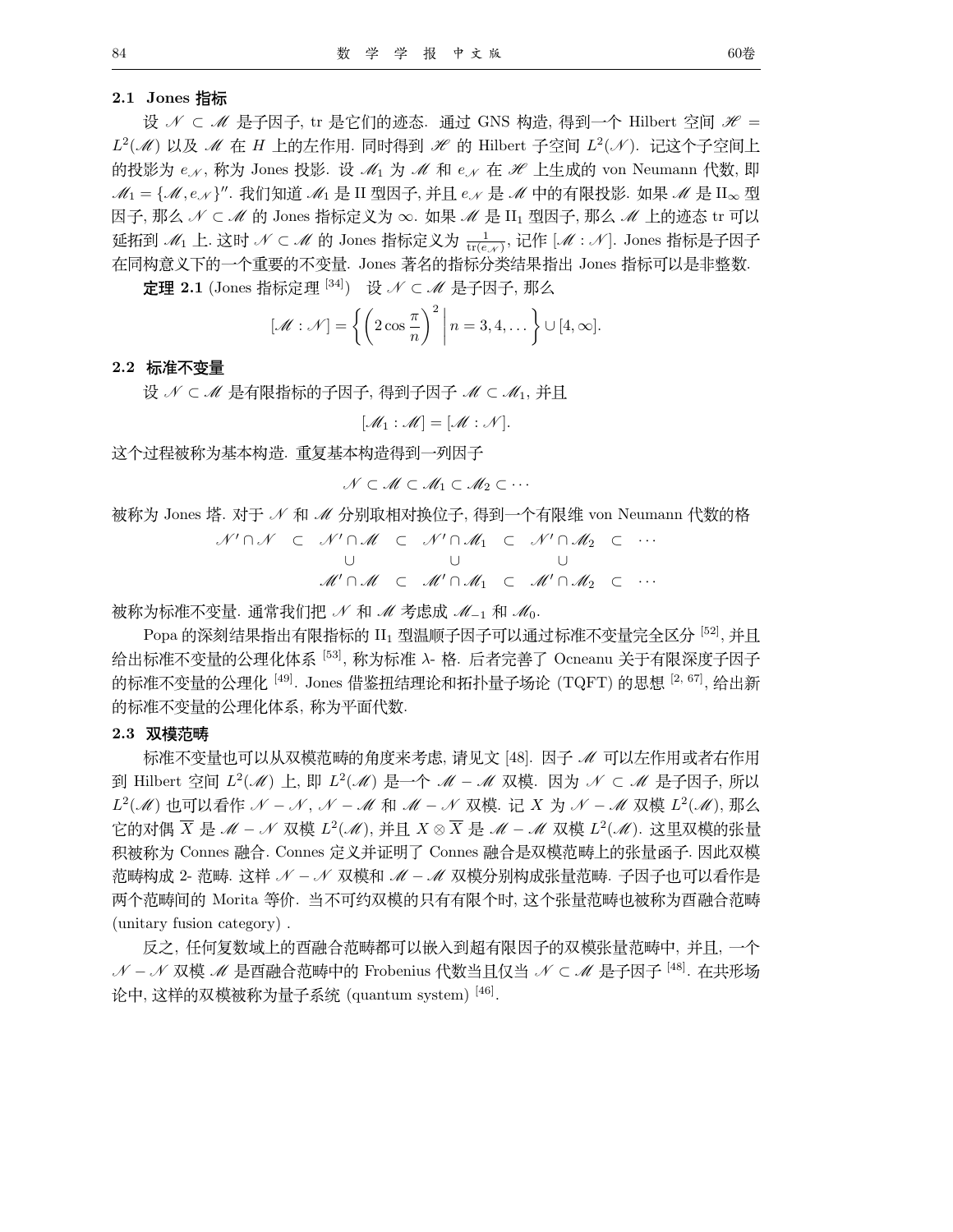85

Ocneanu 首先指出 Frobenius 代数给出 N - N 双模范畴上一个新的乘法结构, 因此得到 一个广义 Hopf 代数. 基于这个观点 Ocneanu 定义了 (有限深度) 子因子上的 Fourier 变换 <sup>[49]</sup>. 在下一节将给出 Fourier 变换在平面代数中简洁的拓扑表示.

### 2.4 平面代数

设 N C M 是有限指标的子因子, 在其标准不变量里, 我们总会得到一列 Jones 投影  $e_i \in$  $\mathscr{M}_i$ ,  $i=1,2,\ldots$ , 满足

$$
e_i e_{i \pm 1} e_i = [\mathcal{M} : \mathcal{N}]^{-1} e_i,\tag{2.1}
$$

$$
e_i e_j = e_j e_i, \quad \forall |i - j| \ge 2. \tag{2.2}
$$

由这些  $e_i$  生成的代数被称为 Temperley-Lieb 代数 (注: Temperley-Lieb 代数首先由 Temperley 和 Lieb 于 1971 年在他们统计力学的工作中得到). Kauffman 从扭结的角度给出 Jones 投影的 图形表示. Jones 投影 e<sub>i</sub> 由图 1 中的平面图表示. 图 1 中凸曲线和凹曲线分别链接下边界和上 边界的第 i 个和第 i + 1 个端点. 系数 δ =  $\sqrt{[\mathcal{M}:\mathcal{N}]}$  被称为量子尺寸.

$$
\frac{1}{\delta} \qquad \bigg|\; \cdots \;\bigg|\; \stackrel{\bigtriangledown}{\frown}\; \bigg|\; \cdots \;\bigg|\; \cdots
$$

图 1 Jones 投影  $e_i$ 

在扭结理论中代数乘法通过上下连接相应图形给出. 一条可收缩的封闭弦可以替换成它的 量子尺寸 δ. 这个表示将 Jones 投影的代数关系转化成弦的同痕类. Jones 进一步通过 Jones 投 影的代数关系得到杨 -Baxter 方程的解以及辩群的表示. 这些代数关系可以转化成 3 维空间中 弦的同痕类, 由此得到 3 维空间的扭结不变量, 即为大家熟知的 Jones 多项式 [34].

Jones 介绍平面代数, 并由此给出标准不变量的拓扑阐释. 在平面代数中, 标准不变量的代数 关系传化成平面上弦的同痕类以及弦的作用. 在此简单的回顾平面代数的定义, 详情见文 [33].

平面上弦的作用由平面纠缠的作用给出. 我们在图 2 中给出一个平面纠缠的例子. 平面纠缠 包含一个复平面上的圆盘 (可以看作输出端). 其内部有有限个互不相交的圆盘 (每个内部圆盘可 以看作一个输入端). 每个圆盘的边界上有偶数个标记点. 每个圆盘的边界被标记点分成若干连 通分支,其中有一个被 \$标记,并以此来确定平面纠缠复合时拼接的位置. 在内外圆盘之间的区 域有有限条互不相交的光滑曲线,称为弦. 这些弦或者封闭, 或者与圆盘横截相交于圆盘上的标 记点. 内外圆盘之间被弦分成的连通区域被黑白交替染色.



图 2 平面纠缠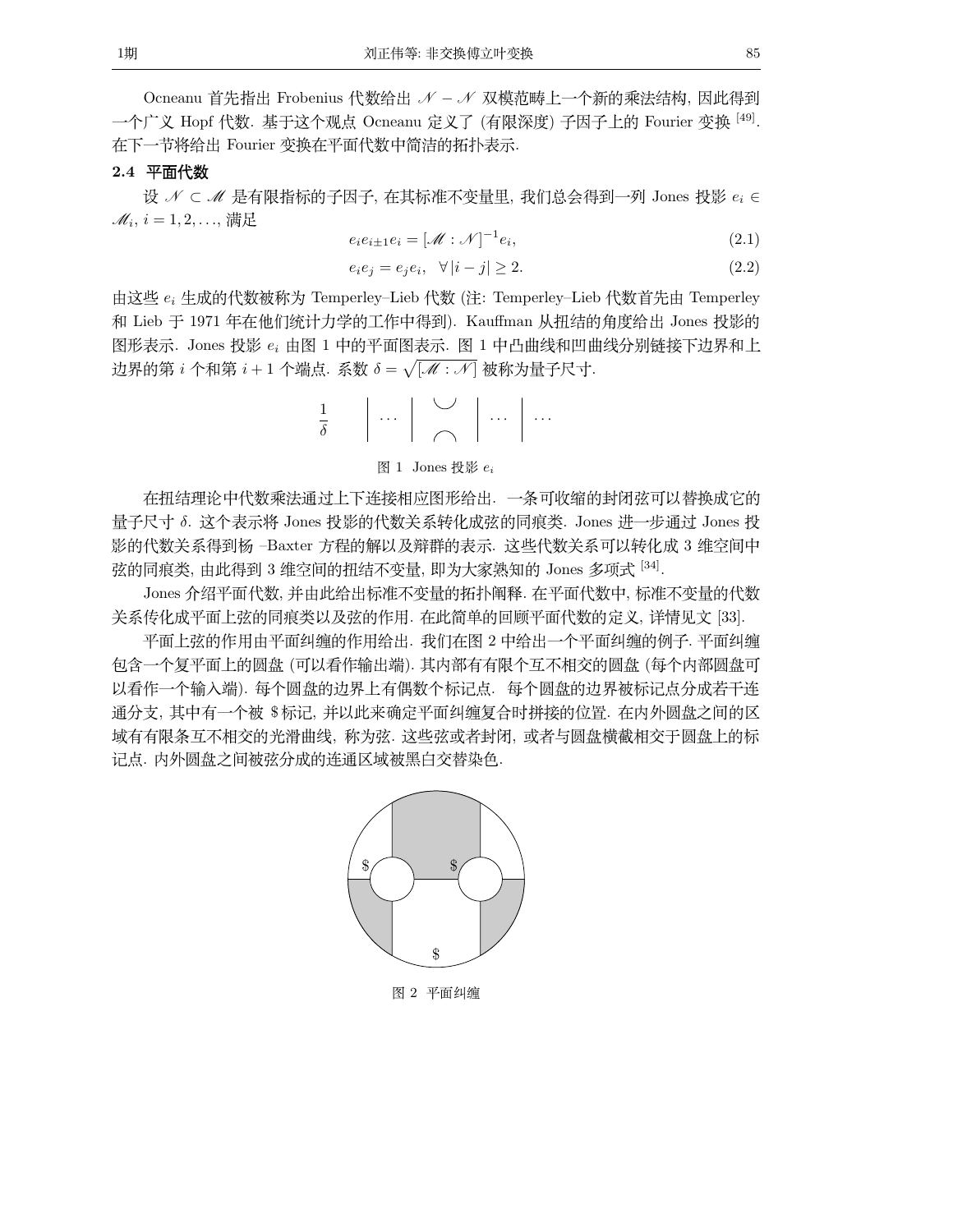平面纠缠的边界条件由其边界的每一个连通分支上端点个数以及 \$ 所在区域的染色决定. 当 一个平面纠缠的外边界与另一个平面纠缠的一个洞的边界一致时,我们可以将它们复合得到一个 新的平面纠缠. 平面纠缠中的可收缩的封闭曲线可以由给定常值 δ 代替. 这个常值通常被称为量 子维数.

平面代数  $\mathscr{P}_\bullet$ 是一族以 NU{0}为角标的 Z/2Z 分次的线性空间  $\mathscr{P}_{n,+}$  (这里  $\mathscr{P}_{n,+}$ 和  $\mathscr{P}_{n,-}$ 分 别对应于标准不变量中的 N'UMn-1 和 M'UMn), 并且平面纠缠作为多重线性映射作用在这些 线性空间上,其定义域与值域取决于平面纠缠的边界条件. 平面纠缠的作用满足如下两个条件:

(1) 同痕性: 平面纠缠的作用只依赖以它的 (平面) 同痕类;

(2) 自然性: 平面纠缠的作用的符合与平面纠缠的符合是协调的.

图 2 中的平面纠缠的 2 个洞对应的定义域为  $\mathscr{P}_{2,+}$  和  $\mathscr{P}_{2,-}$ . 它的值域为  $\mathscr{P}_{3,+}$ . 一般情况 下  $\mathscr{P}_{n,\pm}$  的 n 表示相应边界上端点个数为  $2n$ , + 或 - 表示 \$ 所在区域染色为白色或黑色. 在画 图时, 如果标记 \$在边界的最左侧, 那么省略 \$, 进一步我们省略平面纠缠的外边界.

如果一个平面代数满足如下性质:

(1) 有限维: dim  $\mathscr{P}_{n,\pm} < \infty$ ;

(2) 可赋值性: dim  $\mathscr{P}_{0,\pm} = 1$ ;

(3) 球面性: 平面纠缠的作用只依赖以它的球面同痕类;

(4) 反射正定性: 存在一个与镜面反射协调的对合 \* 作用在每个  $\mathscr{P}_{n,\pm}$  上, 使得  $\forall x \in \mathscr{P}_{n,\pm}$ ,



那么称其子因子平面代数.

设  $\mathscr{P}_{\bullet}$  是标准不变量给出的平面代数,  $\mathscr{P}_{2,\pm}$  上的代数乘法由如下平面纠缠给出



 $\mathscr{P}_{2,\pm}$ 上的对偶积由如下平面纠缠给出

$$
\left(\begin{matrix} x*y\\ \hline \end{matrix}\right)=\left(\begin{matrix} x\\ \hline \end{matrix}\right)\left(\begin{matrix} y\\ \hline \end{matrix}\right).
$$

通过同痕性, 可以看出乘积和对偶积都有结合律. 在群的情况下, 可以将对偶积视为卷积.

平面代数有一个重要性质, 它的傅立叶变换  $\mathscr{S} : \mathscr{P}_{2,\pm} \to \mathscr{P}_{2,\mp}$  是顺时针 90° 旋转, 由如下 平面纠缠的作用给出

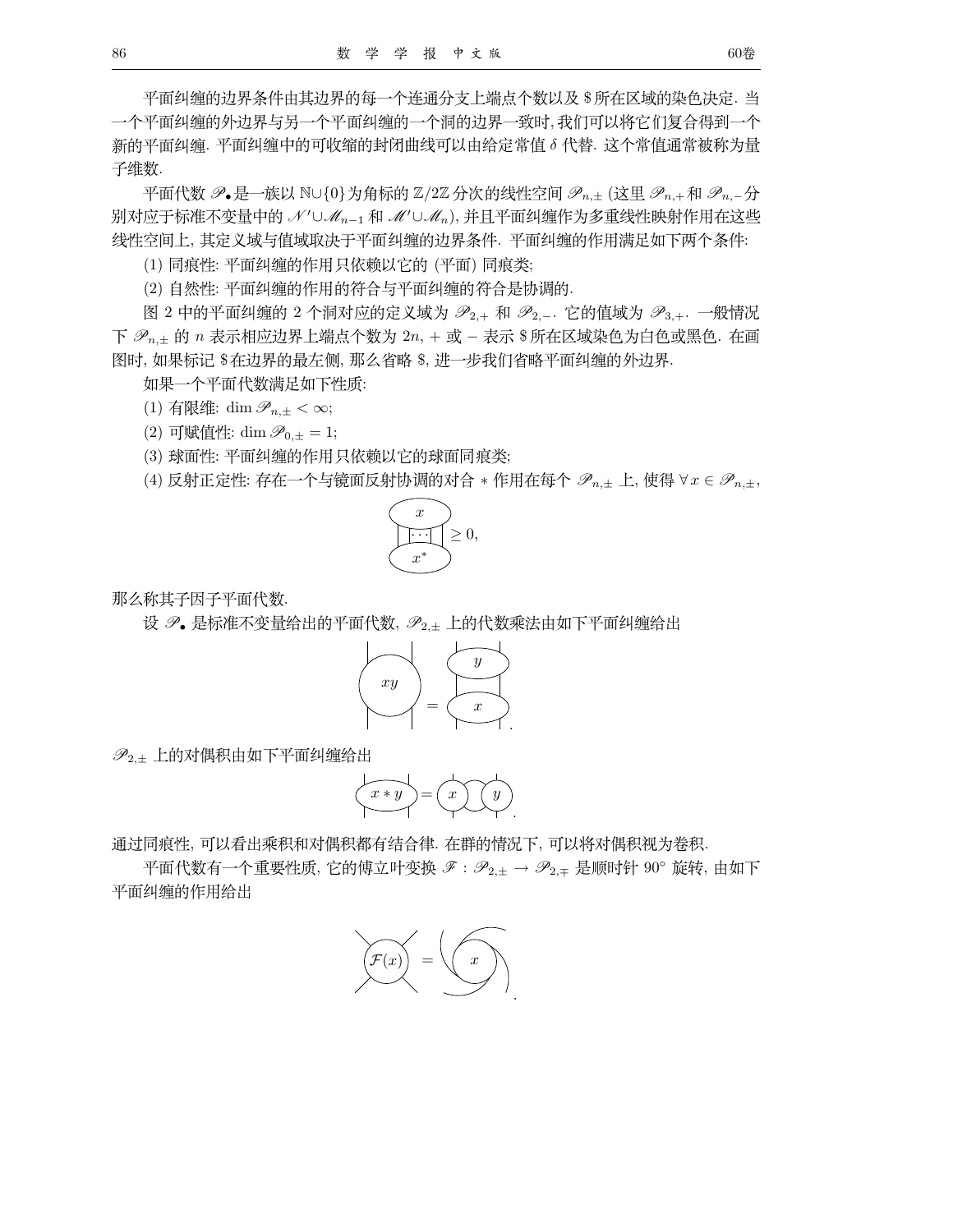通过同痕性, 我们可以看出

$$
x * y = \mathscr{F}(\mathscr{F}^{-1}(x)\mathscr{F}^{-1}(y)).
$$

#### 2.5 例子: 群子因子

设 G 是一个有限交换群. 注意到 G 同构于置换群的一个子群, 故 G 可以置换作用在超有限  $\hat{G}$  为群  $G$  的对偶群, 进一步得到 Jones 塔

$$
\mathcal{N} \subset \mathcal{N} \rtimes G \subset \mathcal{N} \rtimes G \rtimes \hat{G} \subset \mathcal{N} \rtimes G \rtimes \hat{G} \rtimes G \subset \cdots,
$$

以及标准不变量

|  |  |  | $\mathbb{C} \quad \subset \quad \mathbb{C} \quad \subset \quad L(\hat{G}) \quad \subset \quad L(\hat{G} \rtimes G) \quad \subset \quad \cdots$ |  |
|--|--|--|------------------------------------------------------------------------------------------------------------------------------------------------|--|
|  |  |  | $\cup$ $\cup$ $\cup$                                                                                                                           |  |
|  |  |  | $\mathbb{C} \quad \subset \quad \mathbb{C} \quad \subset \quad L(G) \quad \subset \quad \cdots.$                                               |  |

设  $\mathscr{P}_\bullet$  是标准不变量给出的平面代数,那么  $\mathscr{P}_{2,+}$  是群函数空间  $L(\hat{G})$ ,  $\mathscr{P}_{2,-}$  是群代数空间 L(G). 这时对偶积可视为卷积. 傅立叶变换成为群上经典的离散傅立叶变换, 对此的图形解释请 见文 [29].

更一般的情况, 可以将上述构造中的有限交换群替换为有限维 Kac 代数 (在下节介绍 Kac 代数). 这时得到的平面代数  $\mathscr{P}_\bullet$  的  $\mathscr{P}_{2,+}$  成为 Kac 代数的对偶,  $\mathscr{P}_{2,-}$  成为 Kac 代数本身. 同样 地我们得到乘积, 对偶积和傅立叶变换的对应. 这个构造给出有限维 Kac 代数和不可约深度为 2 有限指标子因子之间的一一对应, 请见文 [58]. 相应 Kac 代数的代数关系与平面代数的平面纠缠 作用的对应请见文 [39].

在无限维的情况, 基于一些正则条件, Enock 和 Nest 给出了离散 (或者紧) Kac 代数和不可 约深度为 2 子因子的之间的一一对应 [20].

#### 3 局部紧量子群

本节介绍局部紧量子群的定义和相关性质. 局部紧量子群见文 [41, 42], Kac 代数见文 [19]. 假定  $M$  是有正规, 半有限, 忠实权  $\varphi$  的 von Neumann 代数. 令

 $\mathfrak{N}_{\varphi} = \{x \in \mathcal{M} \mid \varphi(x^*x) < \infty\}, \quad \mathfrak{M}_{\varphi} = \mathfrak{N}_{\varphi}^* \mathfrak{N}_{\varphi},$ 

这里  $\mathfrak{M}_{\varphi}$  是  $\mathcal{M}$  的 \* - 子代数. 记  $\mathcal{H}_{\varphi}$  是将  $\mathfrak{N}_{\varphi}$  完备化得到的 Hilbert 空间. 映射  $\Lambda_{\varphi} : \mathfrak{N}_{\varphi} \mapsto \mathcal{H}_{\varphi}$ 是包含映射. 记  $\pi_{\varphi}$  是  $\mathscr{H}_{\varphi}$  上由

 $\pi_{\varphi}(a)\Lambda_{\varphi}(b) = \Lambda_{\varphi}(ab), \quad \forall a \in \mathscr{M}, \quad b \in \mathfrak{N}_{\varphi}$ 

给出的  $\mathcal{M}$  上的 \*同构. 三元组 ( $\pi_{\varphi}, \mathcal{H}_{\varphi}, \Lambda_{\varphi}$ ) 称为  $\mathcal{M}$  的半循环表示. 记  $\nabla_{\varphi}$  为关于  $\varphi$  的模算 子,  $\sigma_t^{\varphi}$  为关于  $\varphi$  的模自同构群,  $t \in \mathbb{R}$ ,  $J_{\varphi}$  为  $\mathscr{H}_{\varphi}$  上的共轭酉元.

局部紧量子群  $\mathbb{G} = (\mathscr{M}, \Delta, \varphi, \psi)$  由以下元素组成:

(1) 一个 von Neumann 代数  $\mathcal{M}$ ;

(2) 一个正规, 保单位, \* - 同态  $\Delta$  :  $\mathscr{M} \to \mathscr{M} \overline{\otimes} \mathscr{M}$  满足  $(\Delta \otimes \iota) \circ \Delta = (\iota \otimes \Delta) \circ \Delta;$ 

(3) 一个正规, 半有限, 忠实权  $\varphi$  满足  $(\iota \otimes \varphi) \Delta(x) = \varphi(x) 1$ ,  $\forall x \in \mathfrak{M}_{\varphi}^+, \forall x \in \mathfrak{M}_{\varphi}^+, \forall x \in \mathfrak{M}_{\varphi}^+, \forall x \in \mathfrak{M}_{\varphi}^+, \forall x \in \mathfrak{M}_{\varphi}^+, \forall x \in \mathfrak{M}_{\varphi}^+, \forall x \in \mathfrak{M}_{\varphi}^+, \forall x \in \mathfrak{M}_{\varphi}^-, \forall x \in \mathfrak{M}_{\varphi}^-, \forall x$ 限, 忠实权  $\psi$  满足  $(\psi \otimes \iota)\Delta(x) = \psi(x)1$ ,  $\forall x \in \mathfrak{M}_{\psi}^+$ .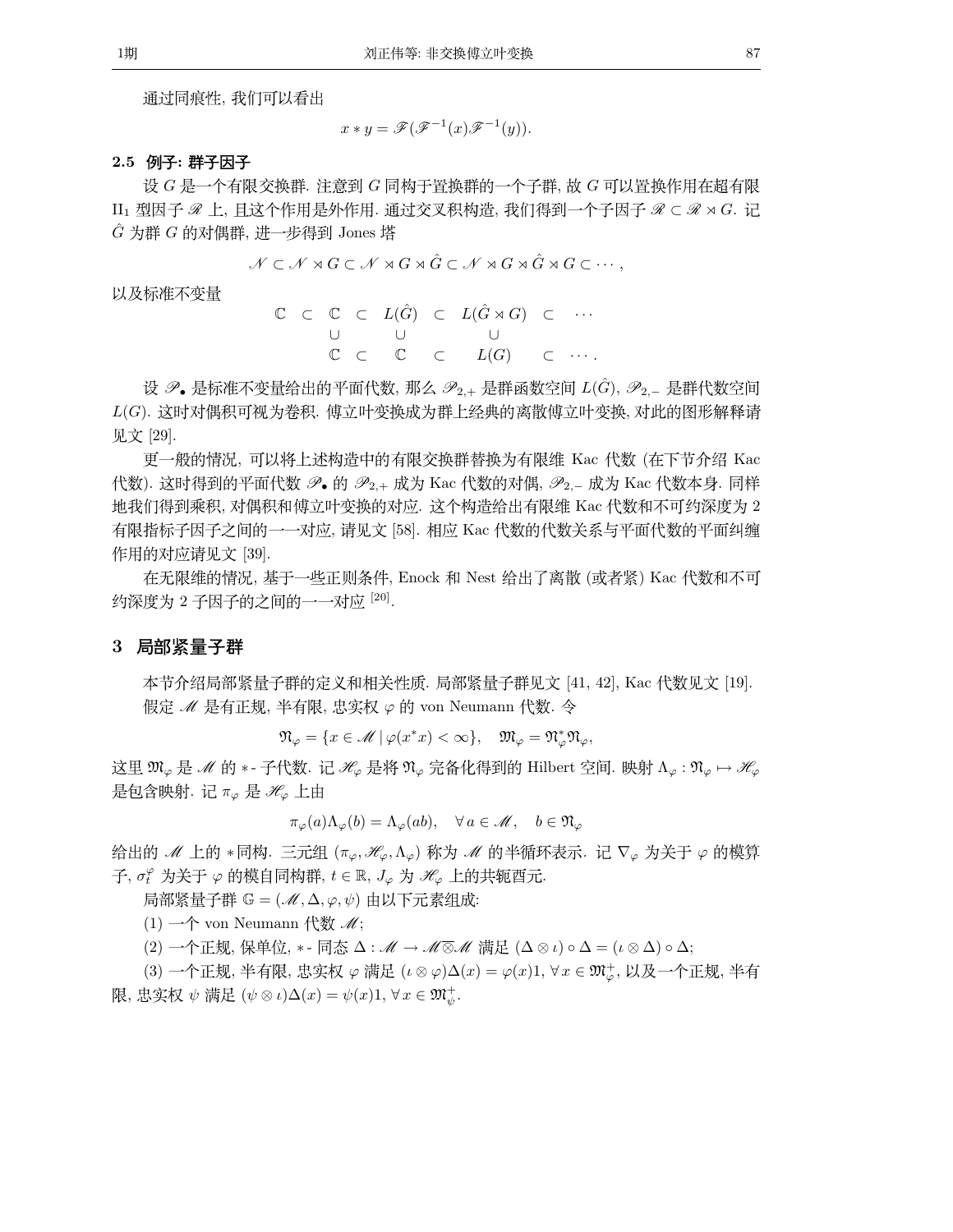<u>这里</u> ⊗ 指 von Neumann 代数张量积, ι 指恒同映射. 正规, 保单位, \*- 同态 Δ 称为 *M* 上 的余乘积,  $\varphi$  是左 Haar 权,  $\psi$  是右 Haar 权.

 $\mathcal{H} \times \mathcal{M}$  作用在  $\mathcal{H}_\varphi$  上, 那么存在唯一个酉元  $W \in \mathcal{B}(\mathcal{H}_\varphi \otimes \mathcal{H}_\varphi)$ , 满足

 $W^*(\Lambda_{\varphi}(a) \otimes \Lambda_{\varphi}(b)) = (\Lambda_{\varphi} \otimes \Lambda_{\varphi})(\Delta(b)(a \otimes 1)), \quad \forall a, b \in \mathfrak{N}_{\varphi}.$ 

 $\frac{1}{2}$  我们称上述酉元为可乘酉元. 更进一步地, 对任意  $x \in \mathcal{M}$ , 有  $\Delta(x) = W^*(1 \otimes x)W$ .

 $\pi$ 于上述定义的局部紧量子群 G =  $(\mathcal{M}, \Delta, \varphi, \psi)$ , 存在一个酉对径 R, 比例自同构群  $\tau_t, t \in \mathbb{R}$ 和 *M* 上的对径 *S*. 还存在一个模元 δ 满足  $\psi = \varphi_{\delta} = \varphi R$ . 记  $\rho_t$  为满足对任意  $\omega \in M_*, x \in M$  $n# t \in \mathbb{R}$ , 有  $ρ_t(ω) = ω(δ^{-it}τ_{-t}(x))$  的  $M_*$  上连续单参数表示, 这里  $M_*$  是  $M$  的预对偶

 $\pi$  对于局部紧量子群 G =  $(\mathcal{M}, \Delta, \varphi, \psi)$ , 总存在它的对偶局部紧量子群 Ĝ =  $(\hat{\mathcal{M}}, \hat{\Delta}, \hat{\varphi}, \hat{\psi})$ . 其 作用在  $\mathscr{H}_{\varphi}$  上的相应的 von Neumann 代数  $\hat{\mathscr{M}}$  由以下表达式给出:

 $\hat{\mathscr{M}} = \{(\omega \otimes \iota)(W) \,|\, \omega \in \mathscr{B}(\mathscr{H}_{\varphi})_*\}''$ .

记元素 (ω⊗ι)(W) 为 λ(ω). 通常这个元素称为 B(H) 上正规态 ω 限制在 M 上得到的 ω| M 的 傅立叶变换. 相应的余乘积 Δ 由以下表达式给出

 $\hat{\Delta}(x) = \hat{W}^*(1 \otimes x)\hat{W}, \quad \hat{W} = \Sigma W^* \Sigma,$ 

这里 Σ 是  $\mathcal{H}_{\varphi} \otimes \mathcal{H}_{\varphi}$  上的对换映射. 对偶左 Haar 权  $\hat{\varphi}$  定义为由 GNS 构造得到的三元组 ( $\mathscr{H}_{\varphi}, \iota, \hat{\Lambda}$ ) 唯一定出的  $\hat{\mathscr{M}}$  上的正规, 半有限, 忠实权. 定义

 $\mathscr{I} = {\omega \in \mathscr{M}_* \mid \Lambda_\varphi(x) \mapsto \omega(x^*), x \in \mathfrak{N}_\varphi \overline{\mathsf{H}}}$ 

 $[$ 则 λ(∮) 是映射 Λ̂ 的核且 Λ(λ(ω)) = ξ(ω), ω ∈ ℐ. 这里 ξ(ω) 由 ω(x\*) =  $\langle \xi(\omega), \Lambda_{\varphi}(x) \rangle$  给出. 对偶右 Haar 权  $\hat{\psi} = \hat{\varphi} \hat{R}$ , 这里  $\hat{R}$  是 R 的对偶.

设 G 是一个局部紧量子群, 如果它的比例自同构群是平凡的且  $\sigma^{\varphi} = \sigma^{\psi}$ , 那么 G 是 Kac 代 数. 如果  $\varphi = \psi$  是态, 那么 G 称为紧量子群. 如果  $\varphi = \psi$  是迹权, 那么 G 称为幺模 Kac 代数.

注意到上面定义的傅立叶变换 入是从 .N . 到 .N 的映射. 为了给出与经典类似的傅立叶变 换, 我们将 *M* \* 看成 L<sup>1</sup>(*M*), 而将 *M* 看成 L<sup>∞</sup>(*M*), 然后利用 Banach 空间插值定理得到合适 的  $L^p(\mathcal{M})$  空间,  $1 \leq p \leq \infty$ . 由此定义傅立叶变换  $\mathscr{F}_p : L^p(\mathcal{M}) \to L^q(\hat{\mathcal{M}})$ . 更多局部紧量子群 的傅立叶变换请见文 [8, 12].

#### 4 双投影及其双平移

这一节将简单回顾子因子和局部紧量子群上的双投影.

设  $\mathscr{P}$  是一个不可约子因子平面代数. 如果  $B \in \mathscr{P}_{2,\pm}$  是一个投影且  $\mathscr{F}(B)$  是一个投影的数  $\bar{\mathcal{R}}$ , 那么就称  $B$  是一个双投影. 如果  $B \in \mathscr{P}_{2,\pm}$  是一个双投影, 那么

$$
B * B = \frac{\text{tr}_2(B)}{\delta}B.
$$

Bisch 首先在有限指标子因子上提出了双投影的概念, 并证明双投影都是的其中间因子上的 投影<sup>[4]</sup>. 这个概念推广了子群上的指标函数. 从双模的角度出发, Bisch 和 Jones 在平面代数中 给出了双投影的图形表示 [6].

我们同样也可与对局部紧量子群定义双投影. 设 G 是一个局部紧量子群. 如果  $B \in L^1(\mathbb{G})$ 且  $\mathcal{S}(B)$  是一个投影的数乘, 那么称  $B$  是一个双投影.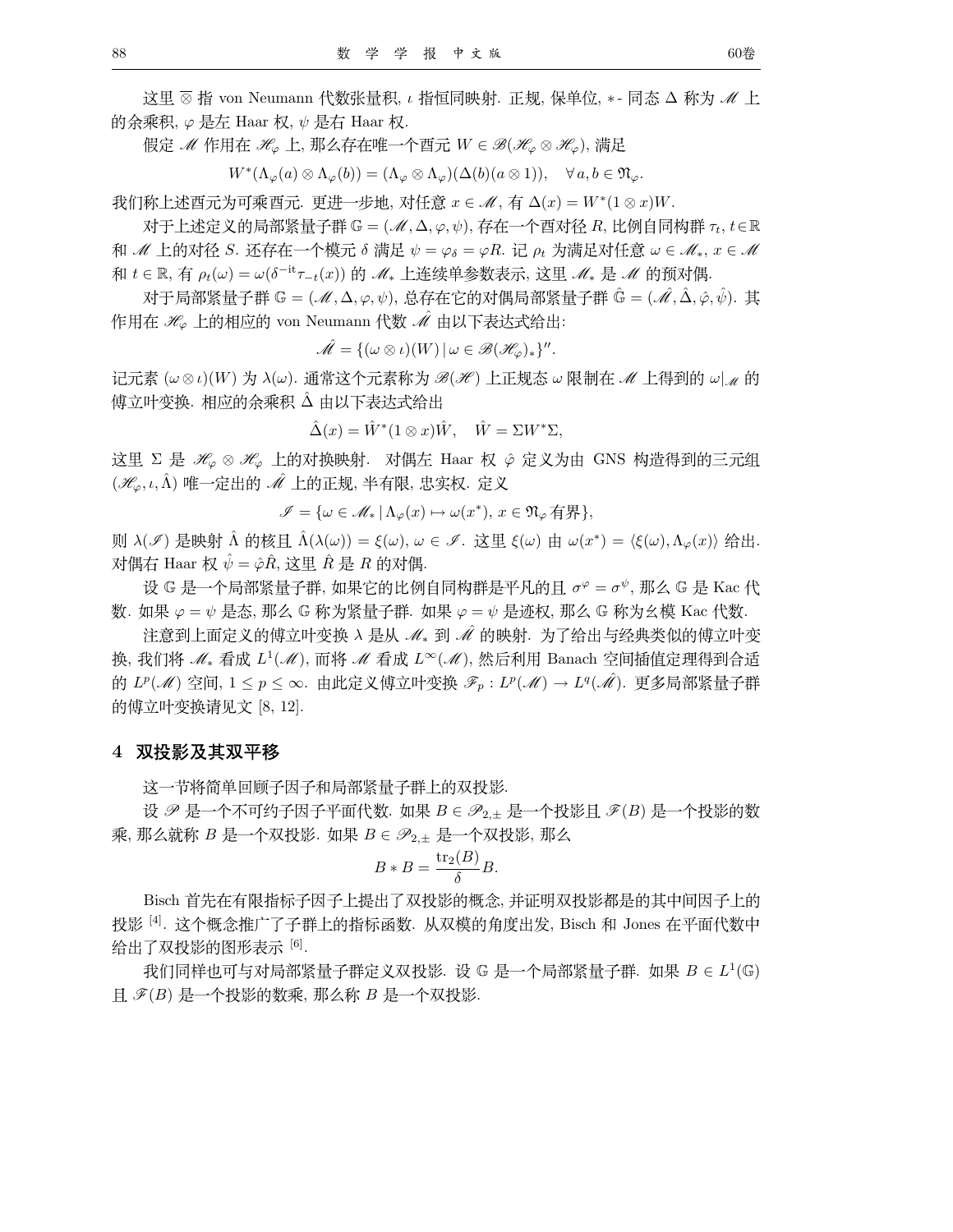对于局部紧量子群本身有类似双投影的概念仿群投影. 如果 p E L ~ (G)是一个非零投影满足

$$
\Delta(p)(1\otimes p)=p\otimes p,
$$

那么称 p 是一个仿群投影. 在文 [44] 中, 王斯萌和刘正伟证明了仿群投影 p  $\in L^1(\mathbb{G})$  则 p 是一个 双投影, 反之如果左 Haar 权等于右 Haar 权或者左 Haar 权是迹权, 那么双投影 p 是仿群投影.

类比于群的 (左, 右) 陪集, 定义双投影的平移. 设 2 是一个不可约子因子平面代数, B 是一 个双投影. 如果  $\mathscr{P}_{2,\pm}$  中投影 x 满足 tr<sub>2</sub>(x) = tr<sub>2</sub>(B) 和 x \* B =  $\frac{\text{tr}_2(B)}{\delta}$ x, 那么称 x 是 B 的左平 移; 如果  $\mathscr{P}_{2,\pm}$  中投影  $x$  满足  $\text{tr}_2(x) = \text{tr}_2(B)$  和  $B * x = \frac{\text{tr}_2(B)}{\delta}x$ , 那么称  $x \not\equiv B$  的右平移; 如 果  $\mathscr{P}_{2,\pm}$  中投影  $x$  满足存在一个  $B$  的左平移  $gB$ , 使得  $x \leq gB$ , 那么称  $x \not\equiv B$  的左子平移; 如 果  $\mathcal{P}_{2,\pm}$  中投影  $x$  满足存在一个  $B$  的右平移  $B_q$ , 使得  $x \leq B_q$ , 那么称  $x \not\equiv B$  的右子平移.

注意到  $\mathscr{P}_{2,+}$  和  $\mathscr{P}_{2,-}$  互为对偶, 因此得到两种不同的平移. 可以将  $\mathscr{P}_{2,-}$  上的左右平移视 为  $\mathscr{P}_{2,+}$ 上的"上下"平移. 基于这个观点, 我们定义双投影的双平移. 如果  $\mathscr{P}_{2,+}$  中的非零元  $x$ 满足存在一个双投影 B 的右平移 B<sub>a</sub> 和  $\widetilde{B}$  的右平移  $\widetilde{B}_h$  以及元素 y, 使得  $x = \mathscr{F}(\widetilde{B}_h) * (yB_q)$ , 那么就称  $x$  是双投影  $B$  的双平移, 这里  $B$  是  $\mathscr{F}(B)$  的值域投影.

在交换群的情况下, 双投影的双平移总可以对其子群的指标函数作两次平移得到, 即群及其 对偶空间上的平移.

在子因子中, 由于  $\mathscr{P}_{2,+}$ 和  $\mathscr{P}_{2,-}$  均为非交换代数, 双投影及其双平移的性质要复杂很多. 举 个例子,我们很容易证明子群的左陪集也是(另一个)子群的右陪集,然而我们要从全新的角度去 证明双投影的左平移也是双投影的右平移. 另一方面有限群的子群个数为有限个, 然而有限指标 子因子的中间因子可能是不可数的. 这使得双投影构成的空间的拓扑变得更为有趣, 同时也给其 分析性质的研究带来全新的问题.

### 5 Hausdorff-Young 不等式

这一节讨论子因子和局部紧量子群上的 Hausdorff-Young 不等式.

设 G 是一个幺模局部紧交换群,  $\mathscr{F}$  是从  $L^p(G)$  到  $L^q(\hat{G})$  的傅立叶变换, 这里  $1 \leq p \leq 2$ ,  $\frac{1}{n} + \frac{1}{q} = 1$ , 那么 Hausdorff-Young 不等式是

$$
\|\mathscr{F}(f)\|_q \le \|f\|_p,
$$

这里  $f \not\equiv L^p(G)$  中可测函数.

在交换群的情况, 傅立叶变换有显示的积分表达式, 且这时  $L^p(G)$  和  $L^q(\hat{G})$  都是函数空间. 对于一般的局部紧群, L<sup>q</sup>(G) 是不再是交换的函数空间, 而是一个非交换的算子空间. 这个概念 定义本身并不平凡, 更多关于算子空间和非交换 LP 空间见文 [27, 51, 63]. 1958 年, Kunze 证 明了幺模局部紧群上的 Hausdorff-Young 不等式. 1974 年, Russo 完全刻画了幺模局部紧群上 Hausdorff-Young 不等式的极值函数. 1975 年, Beckner 改进了实数群 R 上的 Hausdorff-Young 不等式, 给出了强 Hausdorff-Young 不等式:

$$
\|\mathscr{F}(f)\|_p\leq A_q\|f\|_q,
$$

这里  $A_{\sigma} = q^{\frac{1}{2q}} p^{-\frac{1}{2p}},$  并证明其极值函数是高斯函数. 1977 年, Fournier 利用幺模局部紧群上 Young 不等式的等号成立条件刻画了 Hausdorff-Young 不等式的极值函数. 2012 年, Cooney 证 明了局部紧量子群上的 Hausdorff-Young 不等式.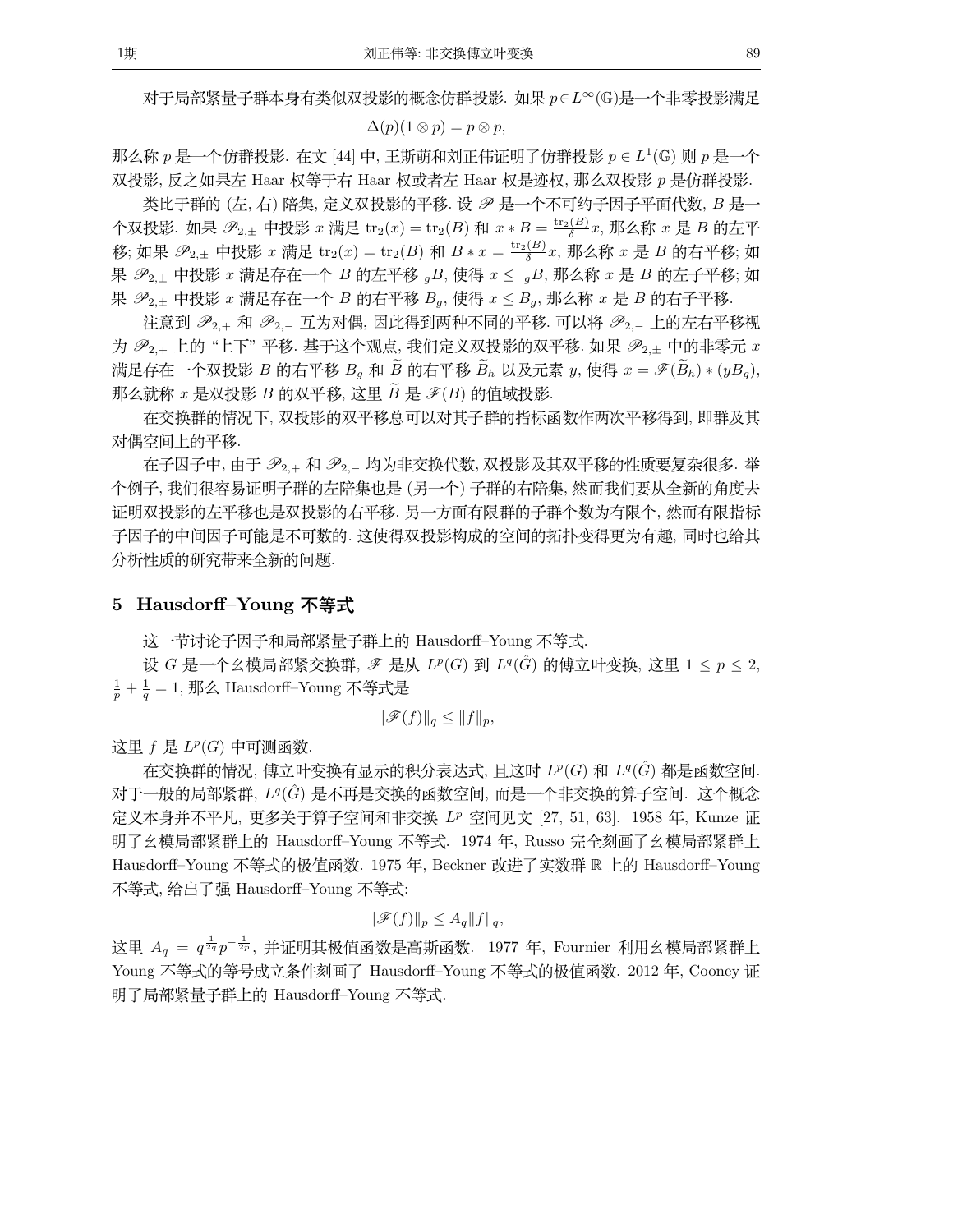针对子因子的情形, 文 [31] 证明了不可约子因子平面代数上的 Hausdorff-Young 不等式: **定理 5.1** 设 ≥ 是一个不可约子因子平面代数. 对于任意  $x \in \mathscr{P}_{2,\pm}$ ,

$$
\|\mathscr{F}(x)\|_p \le \left(\frac{1}{\delta}\right)^{1-\frac{2}{p}}\|x\|_q,
$$

这里 2 ≤ p ≤ ∞ 和  $\frac{1}{p} + \frac{1}{q} = 1$ .<br>→ → マム・リエアがかな思 《電票へのリへ電票標

 $\mathcal{B}$ 了给出下面的结果, 需要介绍几个重要概念. 如果一个元素  $x \in \mathscr{P}_{2,\pm}$  满足  $\|\mathscr{F}(x)\|_{\infty} =$  $\frac{w_{11}}{a}$ , 那么称  $x$  是极端的. 对于不可约子因子平面代数, 正元一定是极端的. 如果非零元素  $x \in \mathbb{R}$  $\mathscr{P}_{2,\pm}$  及  $\mathscr{F}(x)$  都是部分等距的数乘且都是极端的, 那么称  $x$  是极端双部分等距. 在文 [31] 中, 蒋春澜和刘正伟证明了  $x$  是双投影的双平移当且仅当  $x$  是极端双部分等距.

更进一步, 蒋春澜和刘正伟 [32] 还刻画了 Hausdorff-Young 不等式的等号成立条件.

 $\vec{x}$  **理 5.2** 设  $\mathscr{P}$  是一个不可约子因子平面代数. 令  $x \in \mathscr{P}_{2,\pm}$  非零, 那么如下陈述等价:

(1)  $\|\mathscr{F}(x)\|_{\frac{t}{t-1}} = (\frac{1}{\delta})^{\frac{2}{t}-1} \|x\|_{t}$  对某个 1 < t < 2;

(2)  $\|\mathscr{F}(x)\|_{\frac{t}{t-1}} = (\frac{1}{\delta})^{\frac{2}{t}-1} \|x\|_{t}$  对任意 1 ≤ t ≤ 2;

 $(3)$   $x$  是一个双投影的双平移.

对于局部紧量子群的情形, 刘正伟 [45] 推广了 Russo 的结果完全刻画了幺模 Kac 代数上 Hausdorff-Young 不等式的等号成立条件.

 $\vec{x}$  **理 5.3** 设 G 是一个幺模 Kac 代数. 令  $x$  是  $\varphi$  可测的, 那么如下陈述等价:

(1)  $\|\mathscr{F}(x)\|_{\frac{t}{t-1}} = \|x\|_t$  对某个 1 < t < 2;

(2)  $\|\mathscr{F}(x)\|_{\frac{t}{t-1}} = \|x\|_t$  对任意 1 ≤ t ≤ 2;

 $(3)$   $x$  是一个双投影的双平移.

## 6 Young 不等式

这一节中将讨论子因子上的 Young 不等式和局部紧量子群上的 Young 不等式. 设 G 是一 个幺模局部紧群, 则  $G$  上的 Young 不等式是

$$
||f * g||_r \leq ||f||_t ||g||_s,
$$

这里  $f \in L^t(G)$ ,  $g \in L^s(G)$ ,  $\Xi$  1 ≤ r, t, s ≤ ∞,  $\frac{1}{r} + 1 = \frac{1}{t} + \frac{1}{s}$ . Young 在 1912 年针对 ℝ 上函数 的卷积计算收敛性发现了一类不等式, 后人称其为 Young 不等式 [69]. 随后 Young 不等式被广 泛使用. 1975 年 Beckner 改进了 R 上的 Young 不等式, 给出了 R 上的强 Young 不等式:

$$
||f * g||_r \le A_t A_s A_{r'} ||f||_t ||g||_s,
$$

这里 r′ = ---, 并证明了高斯函数对是其全部的极值对. 1977 年 Fournier 完全刻画了幺模局部<br>肾形上,又可然尤约切焦动. 1979 年 12.1.第 P = -- 世决了,魏昌巡坚张上的 M = -- 无然 紧群上 Young 不等式的极值对. 1978 年 Klein 和 Russo 描述了一般局部紧群上的 Young 不等 式, 并证明了 Heisenberg 群上的强 Young 不等式.

对于子因子的情形, 蒋春澜和刘正伟 [31] 证明了不可约子因子平面代数上的 Young 不等式 **定理 6.1** 对任意  $x, y$  ∈  $\mathscr{P}_{2+}$ , 有

$$
||x*y||_r \leq \frac{||x||_p||y||_q}{\delta},
$$

 $\text{if } 1 \leq p, q, r \leq \infty, \frac{1}{p} + \frac{1}{q} = \frac{1}{r} + 1.$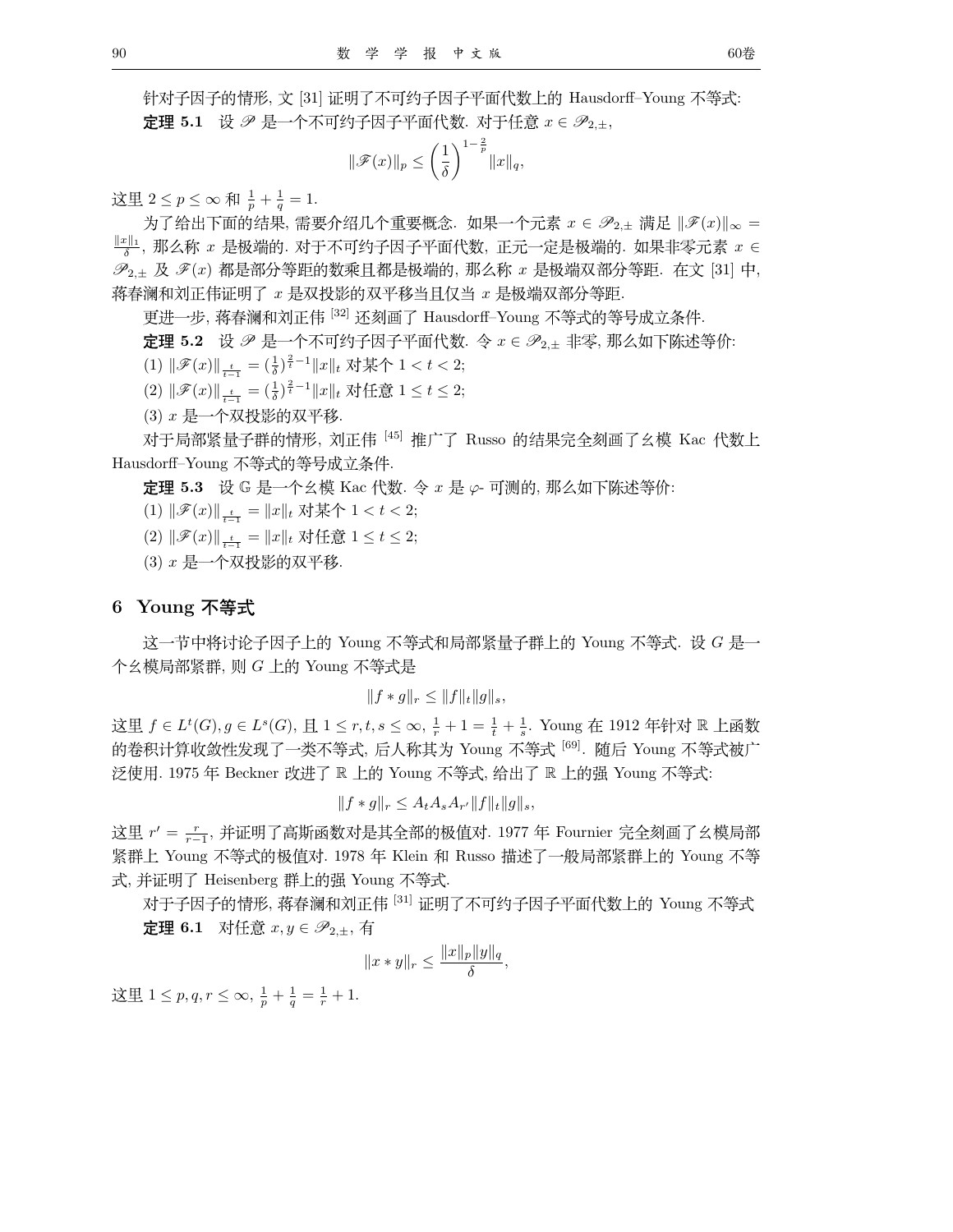更进一步, 蒋春澜和刘正伟 [32] 完全刻画了 Young 不等式的极值对.

**定理 6.2** 设 & 是不可约子因子平面代数. 令 x, y 是  $\mathscr{P}_{2,\pm}$  中非零元, 那么如下命题等价:

(1) <sup>x</sup> <sup>∗</sup> <sup>y</sup>r <sup>=</sup> <sup>1</sup> δ xty<sup>s</sup> <sup>t</sup> <sup>1</sup> < r, t, s < <sup>∞</sup>, B0 <sup>1</sup> r +1= <sup>1</sup> t <sup>+</sup> <sup>1</sup> s ; (2) <sup>x</sup> <sup>∗</sup> <sup>y</sup>r <sup>=</sup> <sup>1</sup> δ xty<sup>s</sup> CE <sup>1</sup> <sup>≤</sup> r, t, s ≤ ∞, B0 <sup>1</sup> r +1= <sup>1</sup> t <sup>+</sup> <sup>1</sup> s ;

(3) 存在一个在  $\mathscr{P}_{2,\pm}$  中的双投影  $B$ , 使得  $x = (a_{x \hbar}B) * \mathscr{F}(\widetilde{B}_q)$  且  $y = \mathscr{F}(\widetilde{B}_q) * (a_uB_f)$ , 这 里  $B_q$ ,  $B_f$  都是 B 的右平移,  $h$ B 是 B 的左平移且  $a_x$ ,  $a_y$  都是在  $\mathscr{P}_{2,\pm}$  中使得  $x, y$  非零.

最近, 王斯萌和刘正伟给出了局部紧量子群上的 Young 不等式 [44]:

**定理 6.3** 设 G 是局部紧量子群. 取  $1 \le p, q, r \le 2$  满足  $\frac{1}{r} + 1 = \frac{1}{p} + \frac{1}{q}, \diamondsuit p'$  满足  $\frac{1}{p} + \frac{1}{p'} = 1$ .  $\Box \mathbb{R}$   $x \in L^p(\mathbb{G})$   $\underline{\mathrm{H}}$   $y \in L^q(\mathbb{G})$ , 那么

 $||x * \rho_{-i/p'}(y)||_r \leq ||x||_p ||y||_q.$ 

2016 年, 刘正伟还完全刻画了幺模 Kac 代数上 Young 不等式的极值对 [45].

 $\vec{x}$  **理 6.4** 设 G 是幺模 Kac 代数. 令  $x, y$  是  $\varphi$ - 可测, 那么以下陈述等价:

(1)  $||x * y||_r = ||x||_t ||y||_s$  对某个 1 < r, t, s < ∞, 使得  $\frac{1}{r} + 1 = \frac{1}{t} + \frac{1}{s}$ ;<br>(2)  $||x - y||_r = ||x||_r + (1 + \frac{1}{s})$ 

(2)  $||x*y||_r = ||x||_t ||y||_s$  对任意  $1 \le r, t, s \le \infty$ , 使得  $\frac{1}{r} + 1 = \frac{1}{t} + \frac{1}{s};$ 

(3) 存在 B, 使得  $x = (hBa_x) * \mathscr{F}(\widetilde{B}_g) \perp y = \mathscr{F}(\widetilde{B}_g) * (B_f a_y)$ , 这里  $B_g, B_f$  都是 B 右平 移, <sub>h</sub>B 是 B 的左平移且  $a_x, a_y \in L^\infty(\mathbb{G})$ , 使得  $x, y$  非零.

# 7 不确定原理

不确定原理最初是海森堡在研究量子力学中发现的,随后在分析,信息,量子信息等领域发 现了各种版本的不确定原理. 这一节主要介绍 Hirschman–Beckner 不确定原理, Donoho–Stark 不确定原理和 Hardy 不确定原理.

#### 7.1 Hirschman–Beckner 不确定原理

1957 年, Hirschman 证明了 R 上的一个关于熵的不确定原理

$$
H_s(|f|^2) + H_s(|f|^2) \ge 0,\t\t(7.1)
$$

这里  $||f||_2 = 1$ ,  $H_s(|f|^2) = -\int |f|^2 \log |f|^2 dx$  是 Shannon 熵, 并提出了一个 ℝ 上关于熵的一个更 强的不确定原理 (不等式 (1.1)) 的猜想. 1975 年, Beckner 证明了这一个猜想. 2004 年, Özaydm 和 Przebinda 证明了任意局部紧交换群上的 Hirschman–Beckner 不确定原理, 即不等式 (7.1) 对 任意局部近交换群成立, 并刻画了它们的等号成立条件. 2014 年, Crann 和 Kalantar 证明幺模 Kac 代数上有这一不确定原理.

对于子因子情形, 蒋春澜和刘正伟 [31] 证明了不可约子因子平面代数的 Hirschman-Beckner 不确定原理并确定其等号成立条件:

 $\vec{x}$ 理 7.1 设  $\mathscr{P}$  是一个不可约子因子平面代数且  $x \in \mathscr{P}_{2,\pm}$  非零, 那么

 $H(|x|^2) + H(|\mathscr{F}(x)|^2) \ge ||x||_2(2\log \delta - 4\log ||x||_2),$ 

这里  $H(|x|^2) = -\text{tr}_2(|x|^2 \log |x|^2)$  是 von Neumann 熵. 更进一步, 我们有等号成立当且仅当  $x$  是 一个双投影的双平移.

对于局部紧量子群的情形, 刘正伟 [45] 证明了 Hirschman–Beckner 不确定原理的等号成立 条件: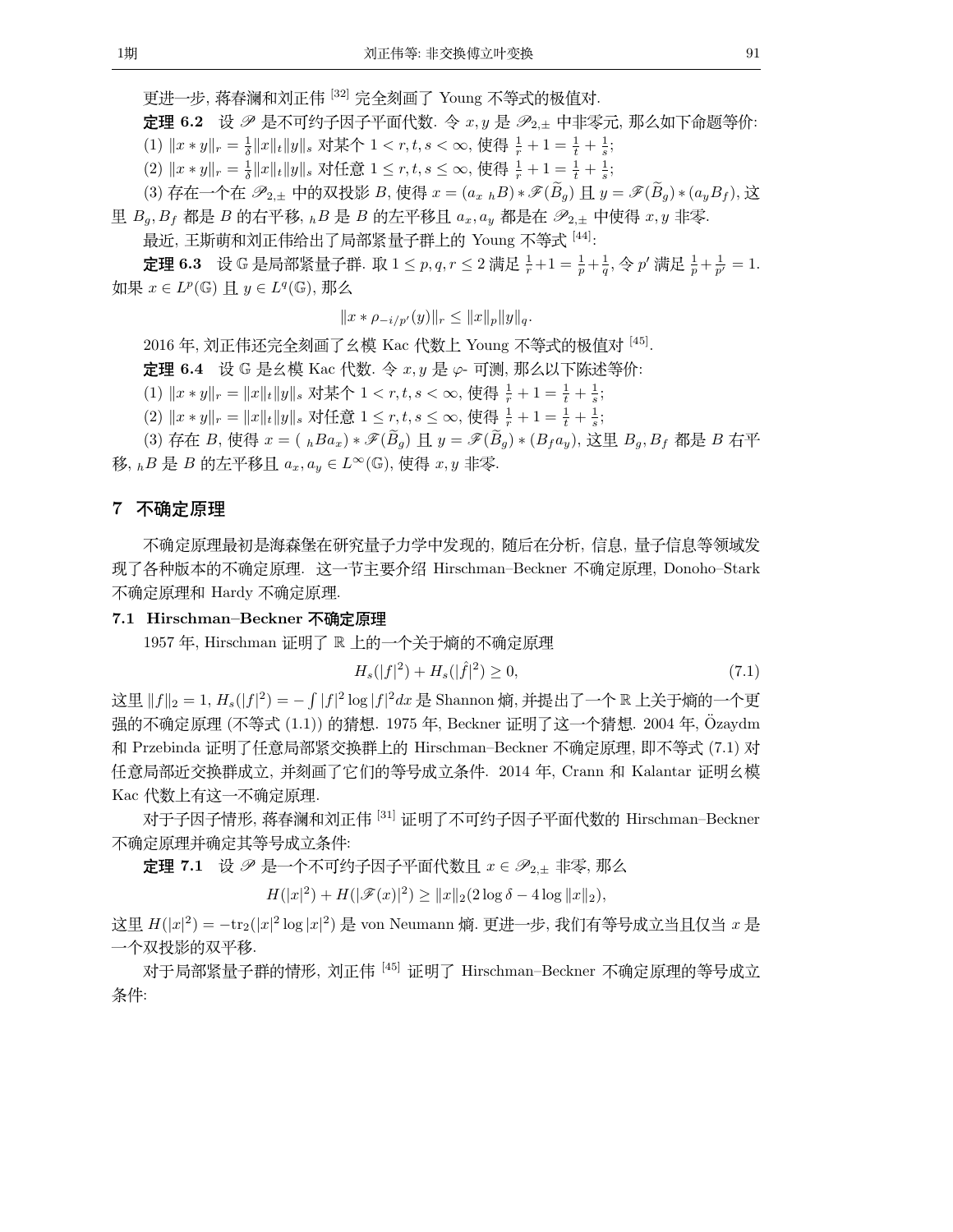$\mathbf{\dot{E}}$ 理 7.2 设 G 是一个幺模 Kac 代数且  $x \in L^1(\mathbb{G}) \cap L^2(\mathbb{G})$  非零, 那么

 $H(|x|^2) + H(|\mathscr{F}(x)|^2) \geq -||x||_2 4 \log ||x||_2.$ 

更进一步, 我们有等号成立当且仅当 x 是一个双投影的双平移.

#### 7.2 Donoho-Stark 不确定原理

1989 年, Donoho 和 Stark 在循环群上证明了关于支撑集的不确定原理同时还刻画了等号成 立. 设  $G$  是一个有限循环群. 记  $f$  是  $G$  上的一个函数, 则

 $|\text{supp}(f)| \, |\text{supp}(\hat{f})| > |G|$ ,

这里 supp(f) =  $\{x \in G : f(x) \neq 0\}$ ,  $|S|$  是集合 S 的元素个数. 1990 年, Smith 发现这一不确 定原理对有限交换群都是成立的. 2004 年, Özaydm 和 Przebinda 证明了任意局部紧交换群上的 Donoho-Stark 不确定原理, 并刻画了他们的等号成立条件. 2008 年, Algic 和 Russell 针对紧群 证明这一不确定原理. 2014 年, Crann 和 Kalantar 证明幺模 Kac 代数上有这一不确定原理.

对于子因子的情形, 蒋春澜和刘正伟证明了不可约子因子平面代数上的 Donoho-Stark 不确 定原理, 并刻画了等号成立条件.

**定理 7.3** 设 少 是一个不可约子因子平面代数, 那么对任意非零  $x \in \mathscr{P}_{2,\pm}$ , 有

$$
\mathscr{S}(x)\mathscr{S}(\mathscr{F}(x))\geq \delta^2,
$$

这里  $\mathcal{S}(x) = \text{tr}_2(\mathcal{R}(x)), \mathcal{R}(x)$  是  $x$  的值域投影算子. 更进一步, 我们有等号成立当且仅当  $x$  是 一个双投影的双平移.

对于局部紧量子群的情形, 刘正伟 <sup>[45]</sup> 刻画了 Donoho–Stark 不确定原理的等号成立条件.

**定理 7.4** 设 G 是一个幺模 Kac 代数, 那么对任意非零  $x \in L^1(\mathbb{G}) \cap L^2(\mathbb{G})$ ,

$$
\mathscr{S}(x)\mathscr{S}(\mathscr{F}(x))\geq 1.
$$

更进一步, 我们有等号成立当且仅当 x 是一个双投影的双平移.

**7.3 Hardy 不确定原理** 

1933 年, Hardy <sup>[26]</sup> 基于高斯函数证明了 R. 上的一个不确定原理. 如果对某个 R. 上可测函 数  $f$  和某些常数  $C, C', a > 0,$  有

$$
|f(x)| \leq C e^{-\pi a x^2}
$$
,  $|\hat{f}(\xi)| \leq C' e^{-\pi \xi^2/a}$ ,

 $\frac{1}{2}$   $\frac{1}{2}$   $\frac{1}{2}$   $\frac{1}{2}$   $\frac{1}{2}$   $\frac{1}{2}$   $\frac{1}{2}$   $\frac{1}{2}$   $\frac{1}{2}$   $\frac{1}{2}$   $\frac{1}{2}$   $\frac{1}{2}$   $\frac{1}{2}$   $\frac{1}{2}$   $\frac{1}{2}$   $\frac{1}{2}$   $\frac{1}{2}$   $\frac{1}{2}$   $\frac{1}{2}$   $\frac{1}{2}$   $\frac{1}{2}$   $\frac{1}{2}$ 

类似地对于子因子情形,蒋春澜和刘正伟基于不确定原理极小值的刻画给出了不可约子因子 平面代数上的 Hardy 不确定原理.

定理 7.5 设 2 是不可约子因子平面代数. 记 w 是 Hirschman-Beckner 不确定原理的一 个极小值. 如果对于任意 *x* ∈  $\mathscr{P}_{2,\pm}$  和常数 *C*, *C'* 有 |*x*| ≤ *C'|w|, |ℱ(x)|* ≤ *C'|ℱ(w)|,* 那么 *x* 是  $w$  的一个数乘.

对于局部紧量子群情形, 刘正伟给出了有双投影的幺模 Kac 代数上的 Hardy 不确定原理.

**定理 7.6** 设 G 是一个有双投影的幺模 Kac 代数. 假定  $w \in L^1(\mathbb{G}) \cap L^\infty(\mathbb{G})$  是一个双投 影的双平移. 如果对任意  $x \in L^1(\mathbb{G}) \cap L^\infty(\mathbb{G})$  和某常数  $C > 0$  及  $C' > 0$ , 有  $|x| \leq C|w|$  和  $|\mathscr{F}(x)| \leq C' |\mathscr{F}(w)|$ , 那么  $x \not\equiv w$  的数乘.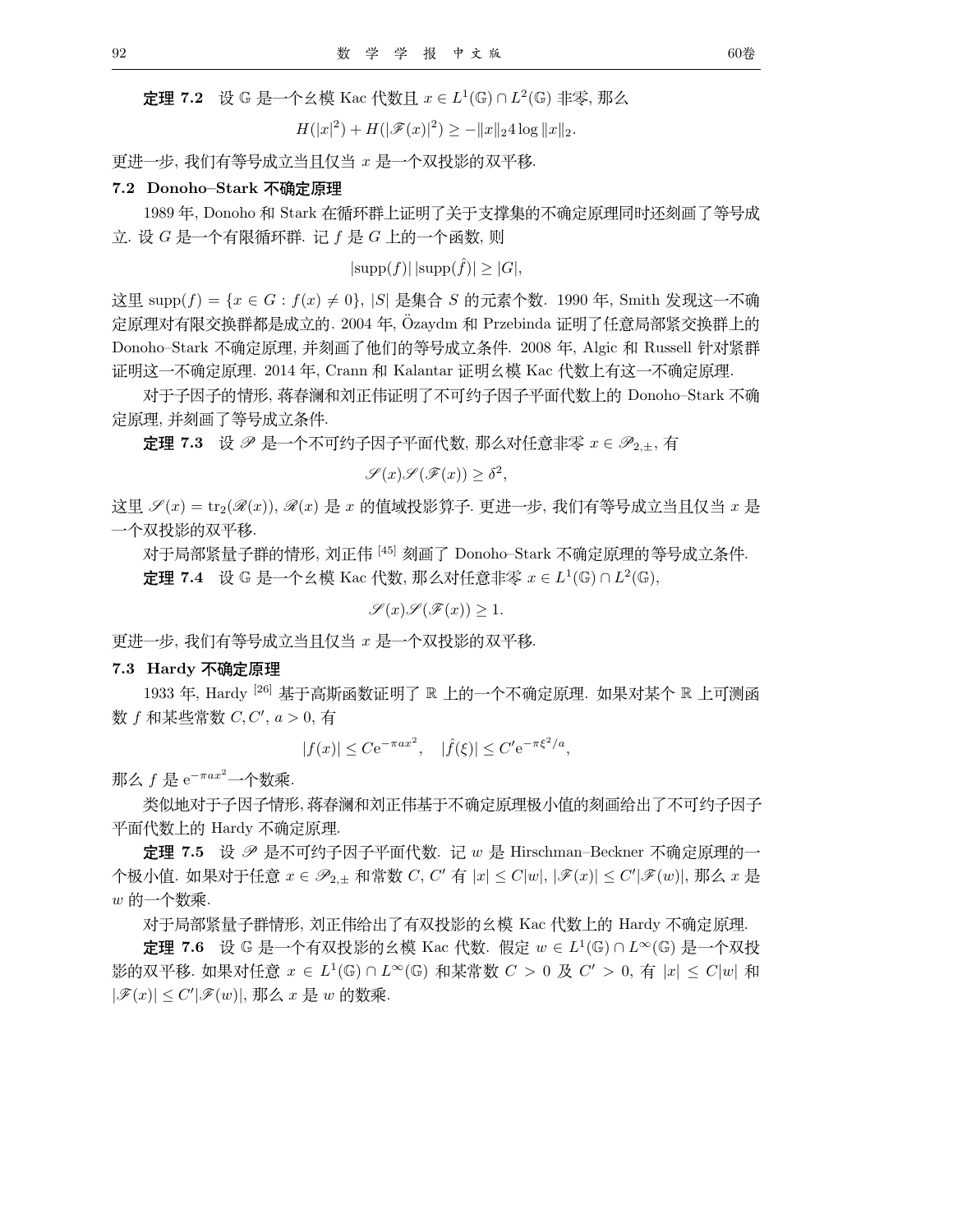# 8 合集估计

 $\hat{\varphi}$  A, B 是同属于有限加法群 G 的可加子集. 可加组合  $^{[61]}$  中, 一个非常基本的问题是逆合 集问题: 如果  $A + B$  或者  $A - B$  足够小, 那么我们能得到  $A$  或  $B$  的何种信息? 最基本的和集 估计是如下不等式: max{|A|, |B|} ≤ |A + B|, |A − B| ≤ |A| |B|, 这里 |A| 是集合 A 的元素个数. 精确逆合集定理 [61] 是说如下陈述等价:

(1)  $|A + B| = |A|$ ;

(2)  $|A - B| = |A|$ ;

(3)  $|A - nB - mB| = |A|$  对至少一对整数  $(n, m) \neq (0, 0);$ 

(4)  $|A - nB - mB| = |A|$  所有整数  $n, m;$ 

 $(5)$  存在  $G$  中有限子群  $H$ , 使得  $B$  包含在  $H$  的陪集中,  $A \not\equiv H$  的某些陪集的并.

对应于集合上的加法, 我们可以考虑子因子平面代数上投影的对偶积. 这样对于子因子, 蒋 春澜和刘正伟得到如下非交换的合集定理 [32]:

**定理 8.1** 设  $\mathscr{P}$  是不可约平面代数. 记  $p, q \in \mathscr{P}_{2,\pm}$  是投影. 令  $B_1$  为由  $q * \bar{q}$  生成的双投 影,  $B_2$  为  $\overline{p} * p$  对应于  $\frac{\text{tr}_2(p)}{\delta}$  的谱投影, 那么 max{ $\text{tr}_2(p), \text{tr}_2(q)$ } ≤  $\mathscr{S}(p * q)$  ≤  $\text{tr}_2(p)\text{tr}_2(q)$ , 更进 一步,如下陈述等价:

(1)  $\mathscr{S}(p * q) = \text{tr}_2(p);$ 

 $\frac{1}{2}$   $\frac{1}{\text{tr}_2(q)} p * q$  是投影;

(3)  $\mathscr{S}(p*(q*\overline{q})^{*(m)}) * q^{*(j)}) = \text{tr}_2(p)$ , 对某个  $m \geq 0$ ,  $j \in \{0,1\}$ ,  $m + j > 0$ , 这里  $q^{*(0)} = e_1$ ,  $e_1 \not\equiv$  Jones 投影;

(4)  $\mathscr{S}(p*(q*\overline{q})^{*(m)}) * q^{*(j)}) = \text{tr}_2(p)$ , 对任意  $m \geq 0$ ,  $j \in \{0,1\}$ ,  $m + j > 0$ ;

(5) 存在  $\mathscr{P}_{2,\pm}$  中双投影 B, 使得 q 是 B 的右子投影且对某个  $x > 0$ ,  $p = \mathscr{R}(x * B);$ 

(6)  $B_1 \leq B_2$ ;

(7)  $\|p * q\|_t = \frac{1}{\delta} \|p\|_t \|q\|_1$  对某个 1 < t < ∞;

(8)  $\|p * q\|_t = \frac{1}{\delta} \|p\|_t \|q\|_1$  对任意  $1 \le t \le \infty$ .<br>s+エ目迦图 是无整体壁的 词工作订明了如工业尤指在化人作户

对于局部紧量子群的情形, 刘正伟证明了如下非交换的合集定理 [45].

**定理 8.2** 设 G 是幺模 Kac 代数. 令 p, q 是 L<sup>∞</sup>(G) 中的投影, 那么 max{ $\varphi(p), \varphi(q)$ } ≤  $\mathscr{S}(p * q)$ . 更进一步, 如下陈述等价:

(1)  $\mathscr{S}(p * q) = \varphi(p) < \infty;$ 

(2)  $\varphi(q)^{-1}p * q \not\equiv L^1(\mathbb{G})$  中的投影;

(3)  $\mathscr{S}(p*(q*R(q)^{*(m)}) * q^{*(j)}) = \varphi(p)$  对某个  $m ≥ 0, j ∈ {0, 1}, m + j > 0, q^{*(0)}$  意味着 q 不出现;

(4) 存在双投影  $B$ , 使得  $q \not\equiv B$  的右子平移且对某个  $x > 0$ ,  $p = \mathscr{R}(x * B)$ .

注意到, 对于幺模 Kac 代数的情形, 合集定理没有给出上界. 例子不难从 R 中构造出来.

### 9 双投影的双平移

从前面的讨论中,我们发现双投影的双平移是一个核心概念, 因其出现在各不等式的等号成 立条件中. 故在此给出不可约子因子平面代数中的双投影的双平移的已知的全部等价刻画: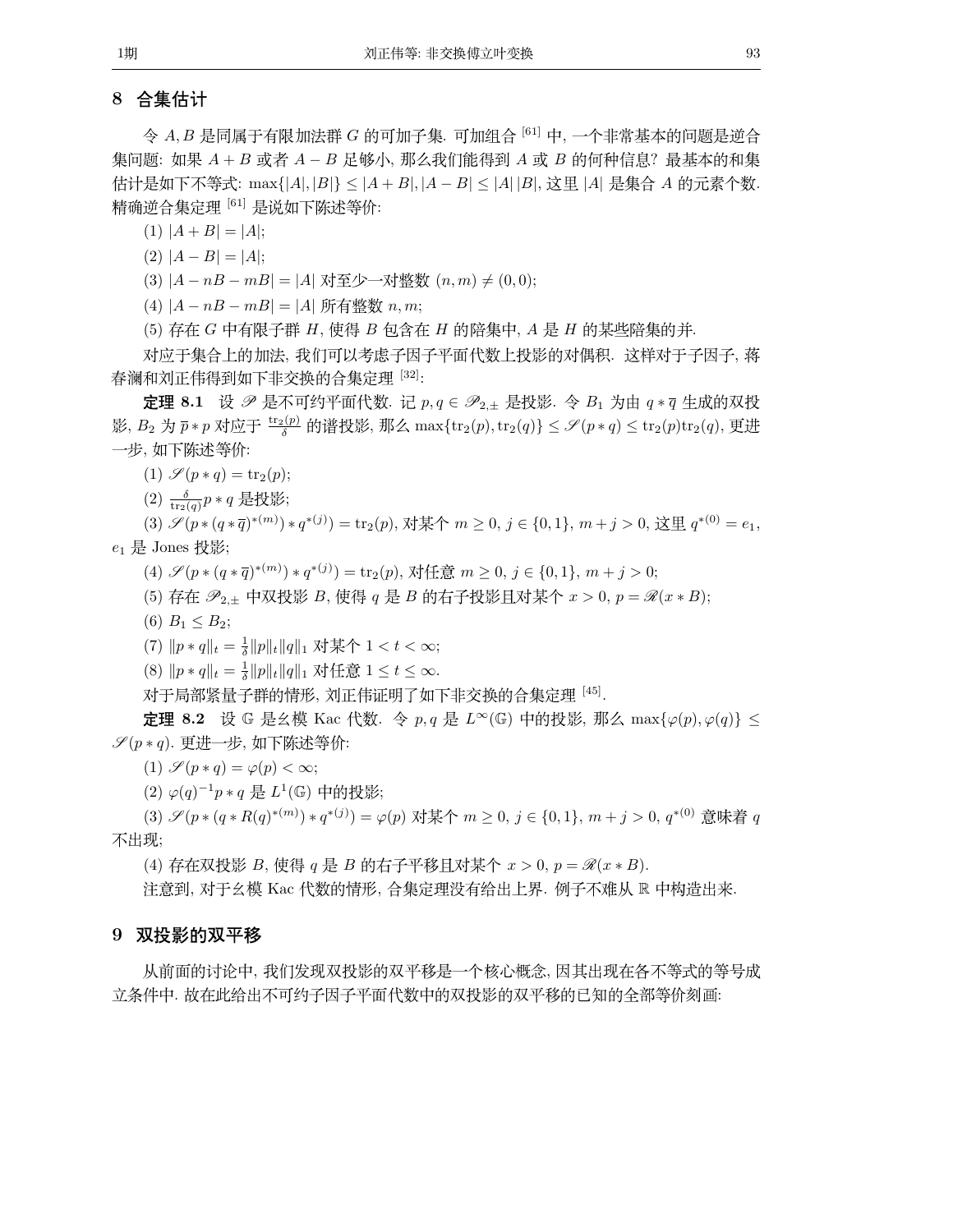$(1)$   $x$  是双投影的双平移; (2) x 是极端双部分等距; (2)' x 是部分等距的数乘且  $\mathscr{F}^{-1}(x)$  是极端的; (3)  $\mathscr{S}(x)\mathscr{S}(\mathscr{F}(x)) = \delta^2;$ (4)  $H(|x|^2) + H(|\mathscr{F}(x)|^2) = ||x||_2^2(2\log \delta - 4\log ||x||_2);$ (5)  $||x * \overline{x^*}||_r = \frac{1}{\delta} ||x||_t ||x||_s$  对某些 1 < r, t, s < ∞, 使得  $\frac{1}{r} + 1 = \frac{1}{t} + \frac{1}{s}$ ; (6)  $||x * \overline{x^*}||_r = \frac{1}{\delta} ||x||_1 ||x||_r$  对某个 1 < r < ∞; (7)  $||x \times \overline{x^*}||_r = \frac{1}{\delta} ||x||_t ||x||_s$  对任意 1 ≤ r, t, s ≤ ∞, 使得  $\frac{1}{r} + 1 = \frac{1}{t} + \frac{1}{s}$ ; (8)  $\|\mathscr{F}(x)\|_{\frac{t}{t-1}} = \left(\frac{1}{\delta}\right)^{\frac{2}{t}-1} \|x\|_{t} \; \text{My} \star \uparrow 1 < t < 2;$ (9)  $\|\mathscr{F}(x)\|_{\frac{t}{t-1}} = \left(\frac{1}{\delta}\right)^{\frac{2}{t}-1} \|x\|_{t} \; \text{with} \; 1 \leq t \leq 2;$ (10)  $x \neq \mathbb{R}$ 部分等距的数乘,  $\mathscr{S}(x * \overline{x^*}) = \mathscr{S}(x)$  且  $||x * \overline{x^*}||_1 = ||x||_1^2$ . 对于幺模 Kac 代数, 也有关于双投影的双平移的类似等价刻画.

#### 10 总结和展望

子因子上的 Hausdorff-Young 不等式和 Young 不等式的证明是不同于经典情形的证明. 局 部紧量子群上的 Hausdorff-Young 不等式的证明难点在于处理非交换的  $L^p$  空间, 两端的不等式 很容易得到是因为有可乘酉元. 子因子上并没有可乘酉元. 局部紧量子群上的 Young 不等式的 难点在于找到合适的非交换 LP 空间运用插值定理. 一般的局部紧量子群上的 Young 不等式仅能 证明对  $1 \leq r, p, q \leq 2$  的情形成立, 对于  $r = \infty$  能找到反例, 但是对 Kac 代数的大部分情况能证 明 Young 不等式对  $1 \leq r, p, q \leq \infty$  成立 <sup>[44]</sup>. 在经典的情形下 Hausdorff–Young 不等式和 Young 不等式的等号成立条件能够给出比较直接的证明, 但是在非交换的情况, 因为没有群元素平移这 一有力工具, 极难给出直接证明. 这里我们幸运的是有对不确定原理比较系统的研究和了解.

子因子上的 Hirschman-Beckner 不确定原理和 Donoho-Stark 不确定原理的等号成立条件 的刻画也是不同于经典的情形. 为了解决群元素平移在非交换情形的表现形式, 我们提出了子因 子上的双投影的双平移, 另外还将其移植至 Kac 代数上. 为了刻画 Young 不等式的等号成立条 件, 还需要借助可加组合中的合集定理. 注意到非交换合集定理的证明完全不同于经典合集估计 和精确逆和集定理的证明. 借助非交换和集定理和不确定原理本身及其等号成立条件, 我们可以 刻画 Young 不等式的等号成立条件, 进而刻画 Hausdorff-Young 不等式的等号成立条件. 相比 于子因子的情形, 幺模 Kac 代数还要处理更多的不平凡的拓扑问题.

下面列举一些相关的问题:

(1) 是否能够在子因子或局部紧量子群上给出更加强的 Hausdorff-Young 不等式和 Young 不等式?

(2) 是否能够在子因子或局部紧量子群上给出更加强的 Hirschmann-Beckner 不确定原理?

(3) 是否能够统一子因子和局部紧量子群, 并证明上述类似的结论?

(4) 设 *ዎ* 是一个子因子平面代数. 如果  $x \in \mathscr{P}_{2,\pm}$  是一个投影满足  $\|x * x - \frac{\mathrm{tr}_2(x)}{\delta} x\|_2$  足够  $\Lambda$ , 那么是否存在一个双投影  $B$ , 使得  $||x - B||_2$  足够小

致谢 非常感谢 Jones, 蒋春澜, 许全华教授的支持. 同时也感谢审稿人的细心阅读和建议.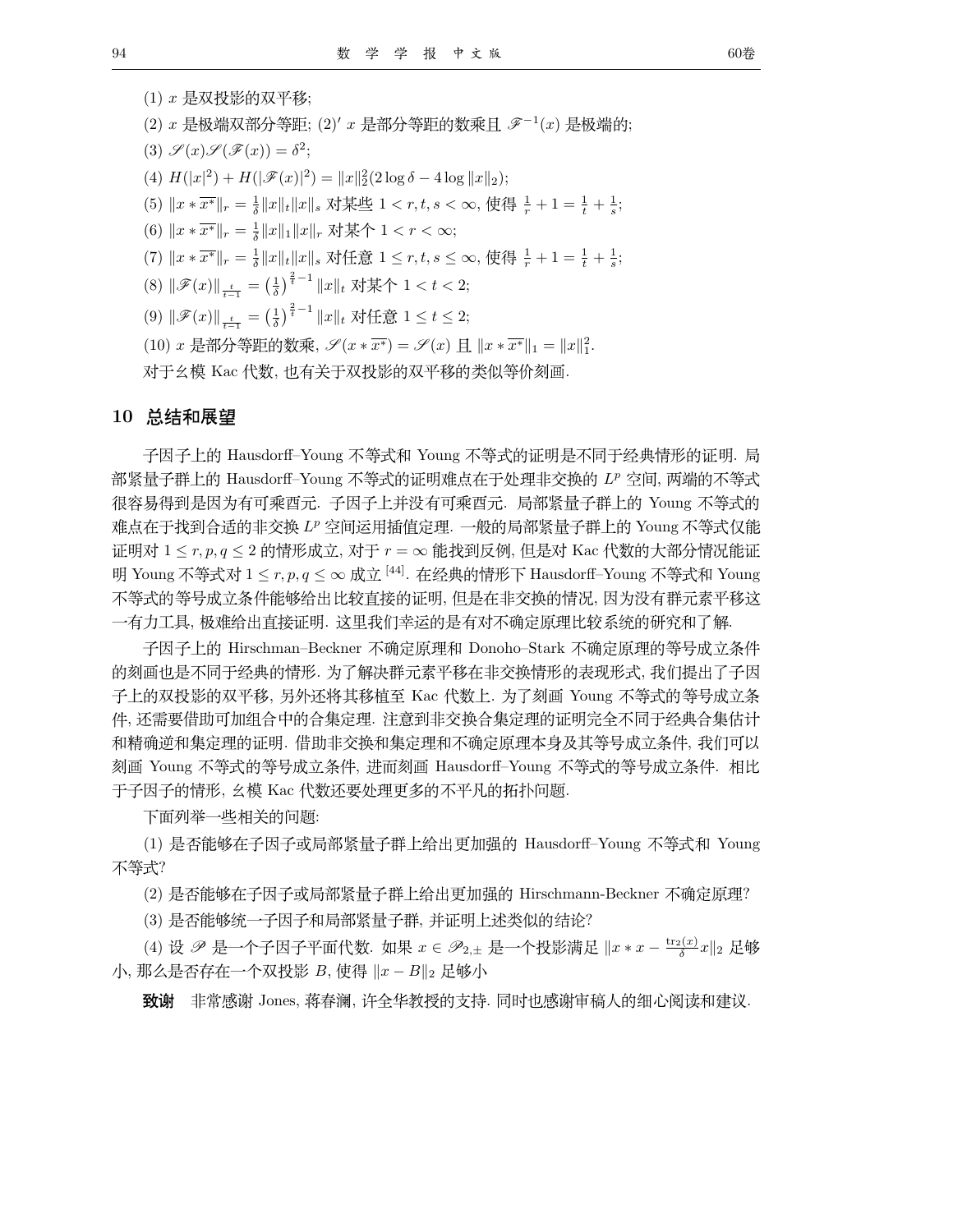#### 考 文 参 <sup>|</sup> } <sup>~</sup>

- [1] Alagic G., Russell A., Uncertainty principles for compact groups, *Illinois J. Math.*, 2008, **52**(4): 1315–1324.
- [2] Atiyah M. F., Topological quantum field theories, *Publications Math´ematiques de l'IHES´* , 1988, **68**: 175–186.
- [3] Beckner W., Inequalities in fourier analysis, *Ann. Math.*, 1975, **102**: 159–182.
- [4] Bisch D., A note on intermediate subfactors, *Pacific J. Math.*, 1994, **163**: 201–216.
- [5] Bisch D., An example of an irreducible subfactor of the hyperfinite II1 factor with rational, noninteger index, *J. Reine Angew. Math.*, 1994, **455**: 21–34.
- [6] Bisch D., Jones V., Algebras associated to intermediate subfactors, *Invent. Math.*, 1997, **128**: 89–157.
- [7] Burn M., Subfactor, planar algebras and rotations Ph.D. thesis at the University of California, Berkeley, 2003, arXiv:1111.1362.
- [8] Caspers M., The *Lp*-Fourier transform on locally compact quantum groups, *J. Oper. Theory*, 2013, **69**: 161–193.
- [9] Connes A., On the spatial theory of von Neumann algebras, *J. Funct. Anal.*, 1980, **35**(2): 153–164.
- [10] Crann J., Kalantar M., An uncertainty principle for unimodular quantum groups, *J. Math. Phys.*, 2014, **55**: 081704.
- [11] Candes E., Romberg J., Tao T., Robust uncertainty principles: exact signal reconstruction from highly incomplete frequency information, *IEEE Transactions on Information Theory*, 2006, **52**: 489–509.
- [12] Cooney T., *A* Hausdorff–Young inequality for locally compact quantum groups, *Inter. J. Math.*, 2012, **21**(12): 1619–1632.
- [13] van Daele A., The Fourier transform in quantum group theory, ArXiv:math/0609502v3.
- [14] Dembo A., Cover T. M., Thomas J. A., Information theoritc inequalities, *IEEE Transactions on Information Theory*, 1991, **37**: 1501–1518.
- [15] Donoho D. L., Stark P. B., Uncertainty principles and signal recovery, *SIAM J. Appl. Math.*, 1989, **49**: 906–931.
- [16] Enock M., Schwartz J. M., Une dualit´e dans les algebres de von Neumann, *Note C.R. Acad. Sc. Paris*, 1973, **277**: 683–685.
- [17] Enock M., Schwartz J. M., Une categorie d'algebres de Kac, *Note C.R. Acad. Sc. Paris*, 1974, **279**: 643–645.
- [18] Enock M., Schwartz J. M., Une dulite dans les algebres de von Neumann, *Supp. Bull. Soc. Math. France Memoire*, 1975, **44**: 643–645.
- [19] Enock M., Schwartz J. M., Kac Algrbras and Duality of Locally Compact Groups, Springer-Verlag, Berlin, 1992.
- [20] Enock M., Nest R., Irreducible inclusions of factors, multiplicative unitaries and Kac algebras, *J. Funct. Anal.*, 1996, **137**: 466–543.
- [21] Etingof P., Nikshych D., Ostrik V., On fusion categories, *Annals of Mathematics*, 2005, **162**: 581–642.
- [22] Evans D., Kawahigashi Y., Quantum Symmetries on Operator Algebras, Clarendon Press, **147**, Oxford, 1998.
- [23] Fourier J. B. J., The Analytic Theory of Heat, Cambridge University Press, Cambridge, 1878.
- [24] Fournier J. J. F., Sharpness in Young's inequality for convolution, *Pacific J. Math.*, 1977, **72**(2): 382–397.
- [25] Goldstein D., Guralnick R., Isaacs I., Inequalities for finite group permutation modules, *Trans. Amer. Math. Soc.*, 2005, **357**: 4017–4042.
- [26] Hardy G. H., A theorem concerning Fourier transforms, *J. London Math. Soc.*, 1933, **8**(3): 227–231.
- [27] Haagerup U., Junge M., Xu Q., A reduction method for noncommutative *Lp*-spaces and applications, *Trans. Amer. Math. Soc.*, 2008, **362**(4): 2125–2165.
- [28] Hirschman I. I., A note on entropy, *Amer. J. Math.*, 1957, **79**: 152–156.
- [29] Jaffe A., Liu Z., Planar para algebras, reflection positivity, to appear Communications in Mathematical Physics.
- [30] Jaffe A., Liu Z., Wozniakowski A., Holographic software for quantum networks, arXiv:1605.00127.
- [31] Jiang C., Liu Z., Wu J., Noncommutative uncertainty principles, *J. Funct. Anal.*, 2016, **270**: 264–311.
- [32] Jiang C., Liu Z., Wu J., A Noncommutative Sum Set Theorem and Renormalization Maps, Extremal Pairs of Young's Inequality, Renormalization Maps, 2016.
- [33] Jones V., Planar algebras, I, *New Zealand J. Math.*, 1999, QA/9909027.
- [34] Jones V., Index for subfactors, *Invent. Math.*, 1983, **72**: 1–25.
- [35] Jones V., Quadratic tangles in planar algebras, *Duke Math. J.*, 2012, **161**: 2257–2295.
- [36] Jones V., Penneys D., Infinite index subfactors and the GICAR categories, *Comm. Math. Phys.*, 2015, **339**(2): 729–768. 2013.